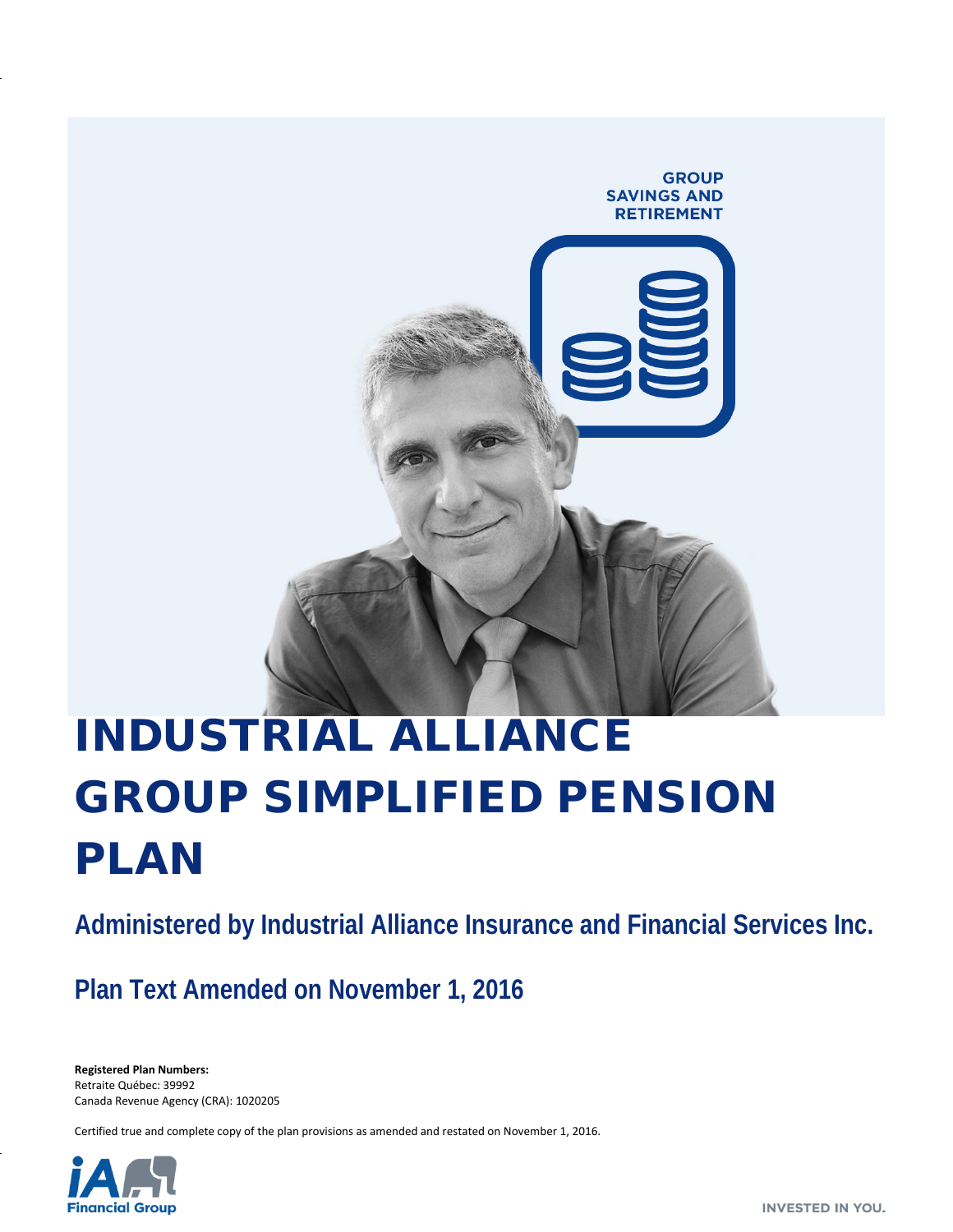

### **NAME OF PLAN**

## **Industrial Alliance Group Simplified Pension Plan**

(hereinafter referred to as the "Plan")

#### **PURPOSE OF PLAN**

The simplified pension plan established by this document is a supplemental pension plan registered with the Retraite Québec in accordance with the *Supplemental Pension Plans Act* and its regulations (hereinafter referred to as the "**Act**"). In the event of discrepancy between the provisions of this Plan and the provisions of the Act or its regulations, the Act will prevail.

The Plan allows the membership of different employees who work for various employers, whose principal place of business is Québec and carry on a main activity under provincial jurisdiction, subject to applicable legislation. It is a multi-employer plan according to tax regulations.

The purpose of the Plan is to provide eligible members with retirement income that will supplement their retirement pension under the Québec Pension Plan, or the Canada Pension Plan, and their Old Age Security pension, while offering flexibility regarding the locking-in of certain amounts.

The Plan has two parts:

- Part I contains the rules applicable to all employers and members.
- **Part II** contains the rules applicable specifically to the employer and members who work for the employer, including rules on eligibility, plan membership, contributions to be made and permitted investments. These provisions are outlined in **Section 50**. In this document, we refer to Section 50 for the rules applicable to the employer and plan members who work for them.

A separate **group pensions contract** governs certain matters related to the administration of this Plan, including:

- **the terms and conditions regarding investments;**
- the method for determining the value of deposits that are cashed in before maturity;
- the fees to be paid to the plan administrator;
- the employer's obligations.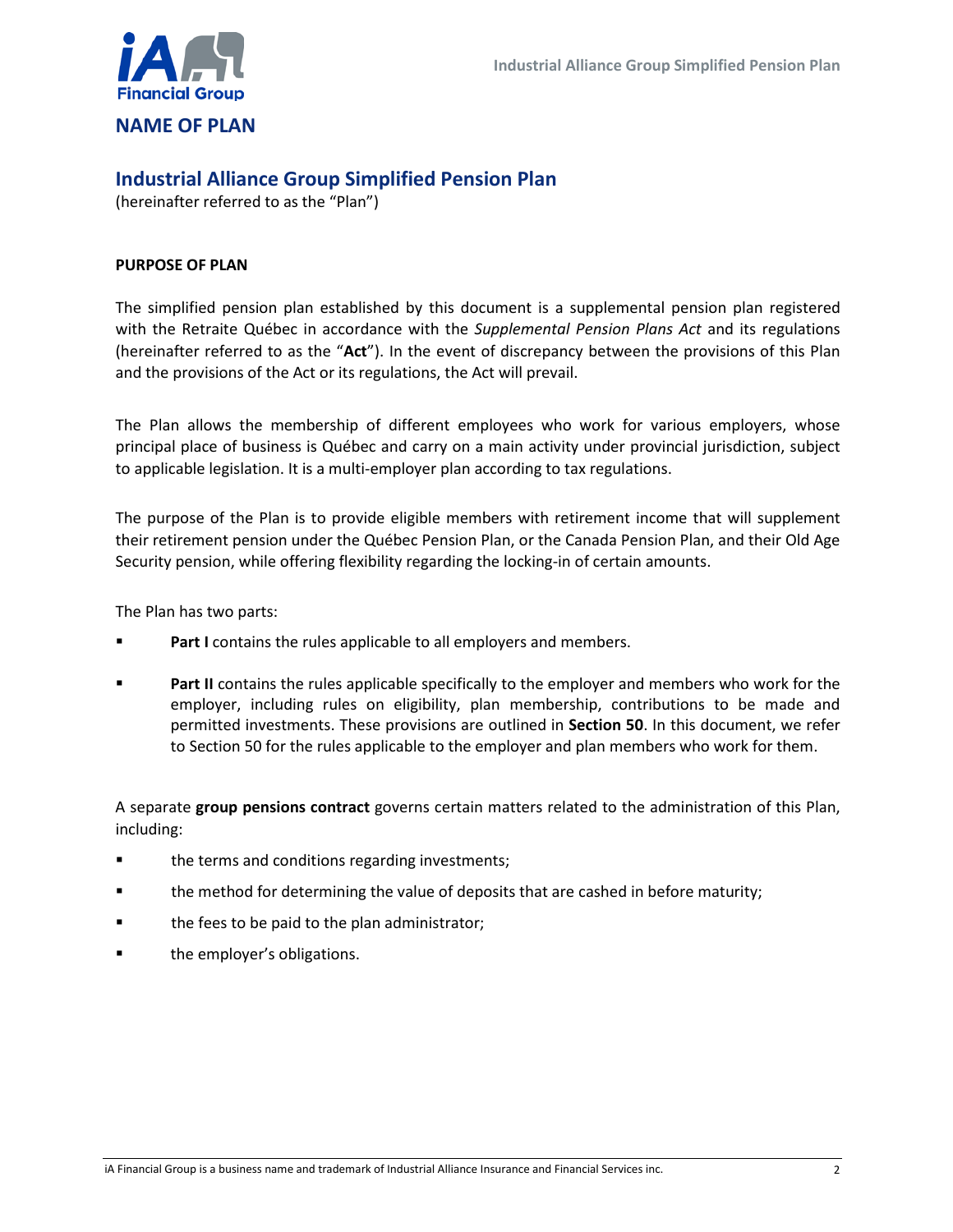# **Table of contents**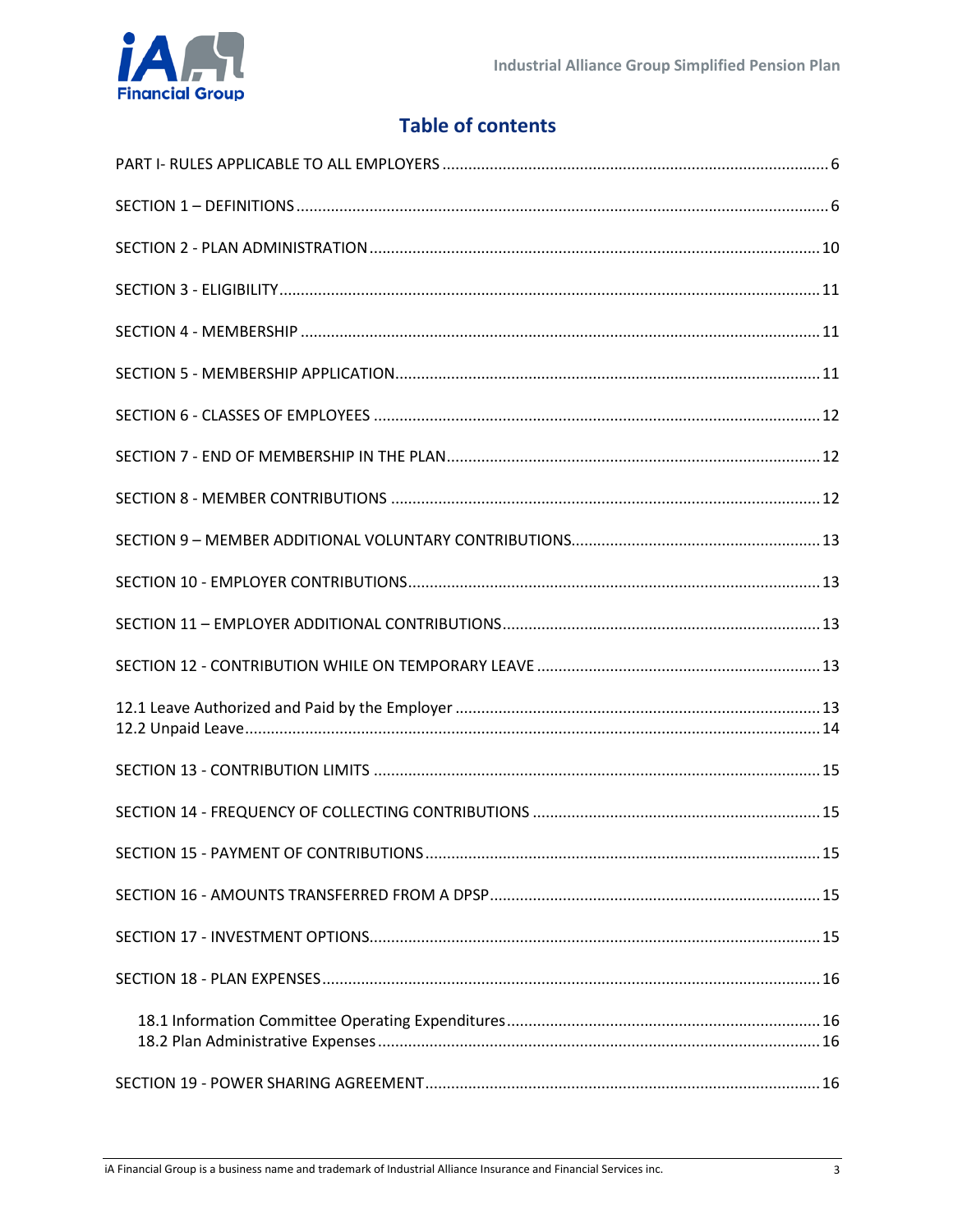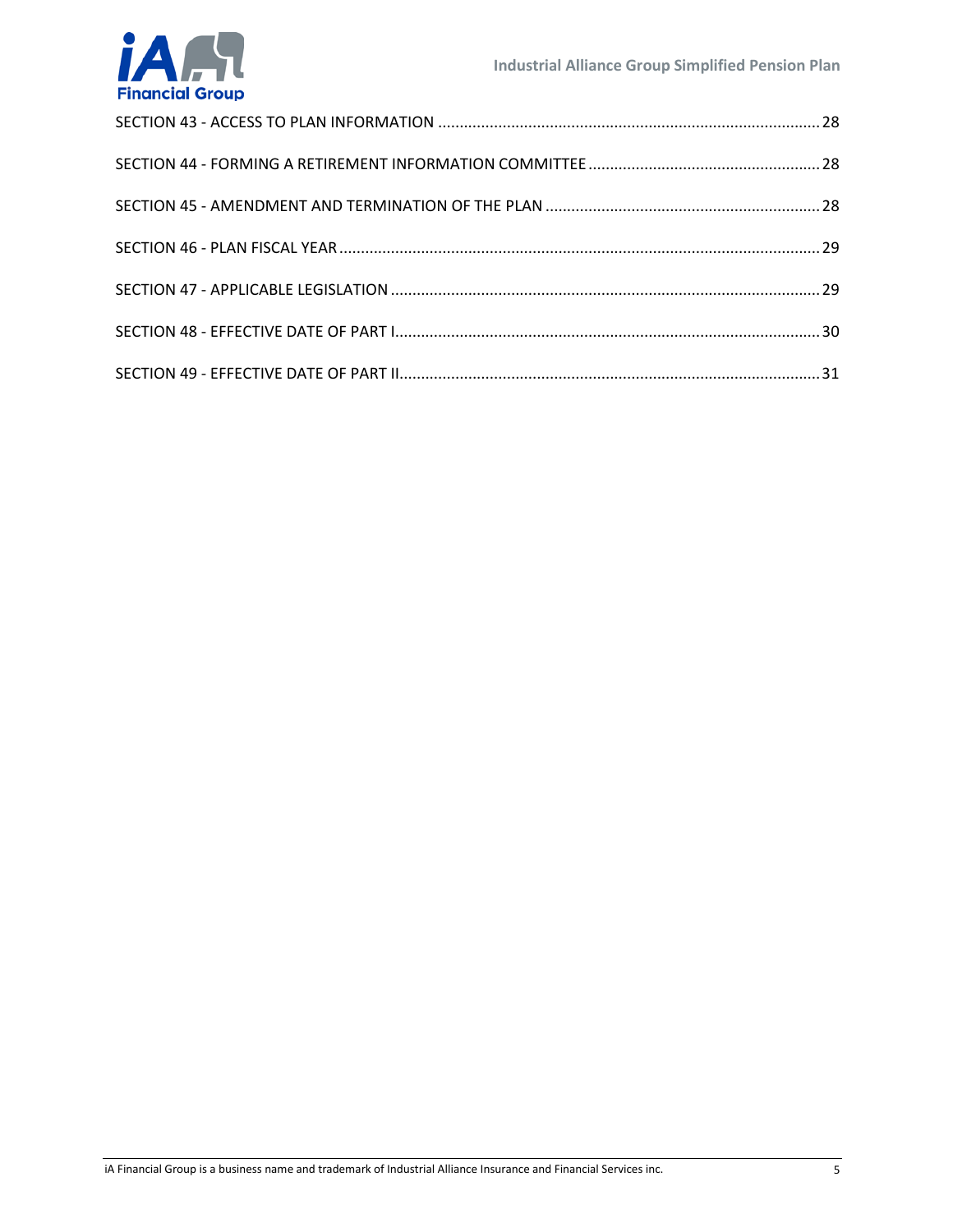

# <span id="page-5-0"></span>**Part I- Rules Applicable to all Employers**

#### <span id="page-5-1"></span>**SECTION 1 – DEFINITIONS**

In this Plan, unless something in the subject matter or context is inconsistent therewith, all words and expressions shall have the meanings as follows:

- 1.1. "**Beneficiary**" shall mean a person or persons, or the estate of a member, designated by a member to receive an amount which may become payable pursuant to the Plan upon the member's death when no spouse qualifies to receive the death benefit. If a benefit shall be payable hereunder on the death of a member and no such person or persons survive the member, the term "beneficiary" shall mean the member's estate.
- 1.2. "**Connected Person**" with the employer shall mean any person who:
	- owns, directly or indirectly, at least 10% of the issued shares of any class of the capital stock of the employer or of a corporation related to the employer;
	- does not deal at arm's length with the employer (spouse, brother, sister, child, grandchild, father or mother);
	- is deemed to be a specified shareholder as defined in section 248 (1) d) of the *Income Tax Act* (Canada) and its regulations.
- 1.3. "**Continuous Service**" shall mean the period of an employee's uninterrupted service during which an employee performs services for an employer, calculated from the date that the member last commenced employment and ending on the date of termination of employment by reason of death, retirement or termination of service, irrespective of periods of:
	- i) reduced salary;
	- ii) a temporary absence;
	- iii) family obligations;
	- iv) a disability certified in writing by an authorized physician while the member continues to accumulate benefits.

Layoff with rights to recall a member shall only be considered a temporary absence beyond 24 consecutive months with the member's consent. Changing employers does not interrupt the period of continuous service if the member's old and new employers participate in the Plan.

The *Income Tax Act* outlines the cumulative limits that apply to periods of reduced salary, temporary absence and family obligations.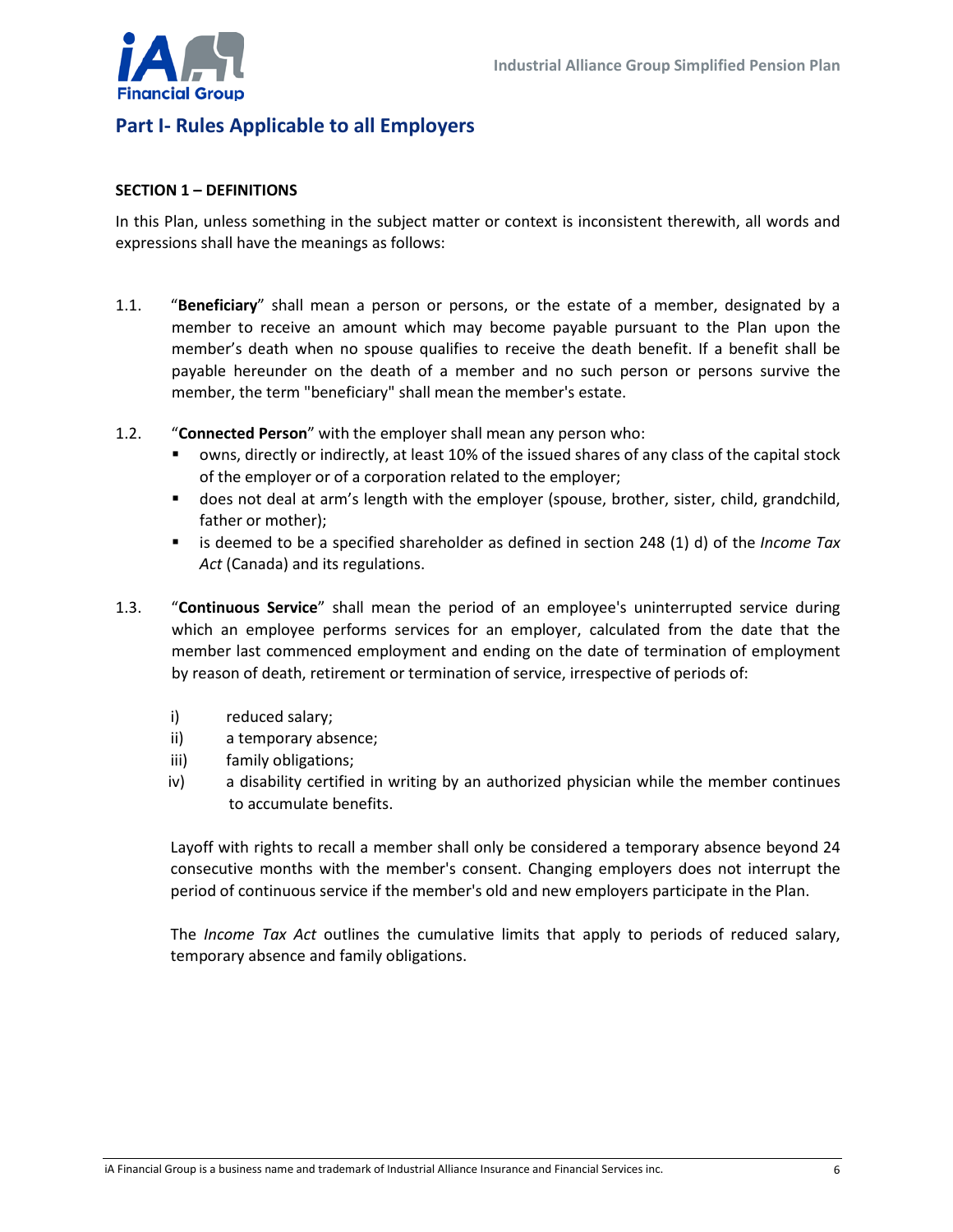

- 1.4 "**Deferred Profit Sharing Plan (DPSP)**" shall mean a plan registered under the *Income Tax Act* (Canada) in accordance with the requirements of the Canada Revenue Agency (CRA). Under it, an employer shares the profit made from the business with all its employees or a group of employees. The employer may also calculate its contributions based on the profits of the corporations with which it does not deal at arm's length.
- 1.5 "**Electronic Communications**" shall mean any form of representation of information or of concepts fixed in any medium by electronic, optical or other similar means that can be read or perceived by a person or by any means.
- 1.6 "**Employee**" shall mean any person employed on a full-time or a part-time basis by a participating employer.
- 1.7 "**Employer**" shall mean any employer participating in the Plan as defined in Section 50.
- 1.8 "**Family Obligations Period**" shall mean a period (during which the member does not perform any services for the employer) starting at the birth of a child whose biological parent is a plan member, or at the adoption of a child, and ending 12 months later or according to any other maximum period defined by the *Income Tax Act* (Canada) or its regulations.
- 1.9 "**Group Pensions Contract**" shall mean any contract, policy or rider now or hereafter executed, between an employer participating in the Plan and the Plan Administrator.
- 1.10 "**Life Income Fund (LIF)**" shall mean a specific type of registered retirement income fund (RRIF) into which a member may transfer amounts from a supplemental pension plan or a LIRA. Unlike a RRIF, where only the minimum amount that can be withdrawn is set, the LIF also provides for the maximum amount that can be withdrawn annually. The amount that may therefore be withdrawn annually must be between the minimum and maximum amounts.
- 1.11 "**Locked-in**" shall mean that contributions cannot be withdrawn as cash and must be used to provide a retirement income.
- 1.12 "**Locked-in Retirement Account (LIRA)**" shall mean a specific type of registered retirement savings plan (RRSP) into which a member may transfer amounts from a supplemental pension plan or a life income fund (LIF). Unlike an RRSP, the amounts in a LIRA are locked-in, that is, except under certain conditions, amounts cannot be withdrawn. The money must be used to generate retirement income by purchasing a life annuity or transferring the amounts into a LIF.
- 1.13 "**Member**" shall mean an employee who meets the description of an eligible employee, as described in Section 50, who has been enrolled in the Plan and who remains entitled to benefits under the Plan.
- 1.14 "**Pension Adjustment (PA)**" shall mean the total contributions made to a defined contribution pension plan (DCPP), including a simplified pension plan (SPP) or a DPSP. The PA for a given year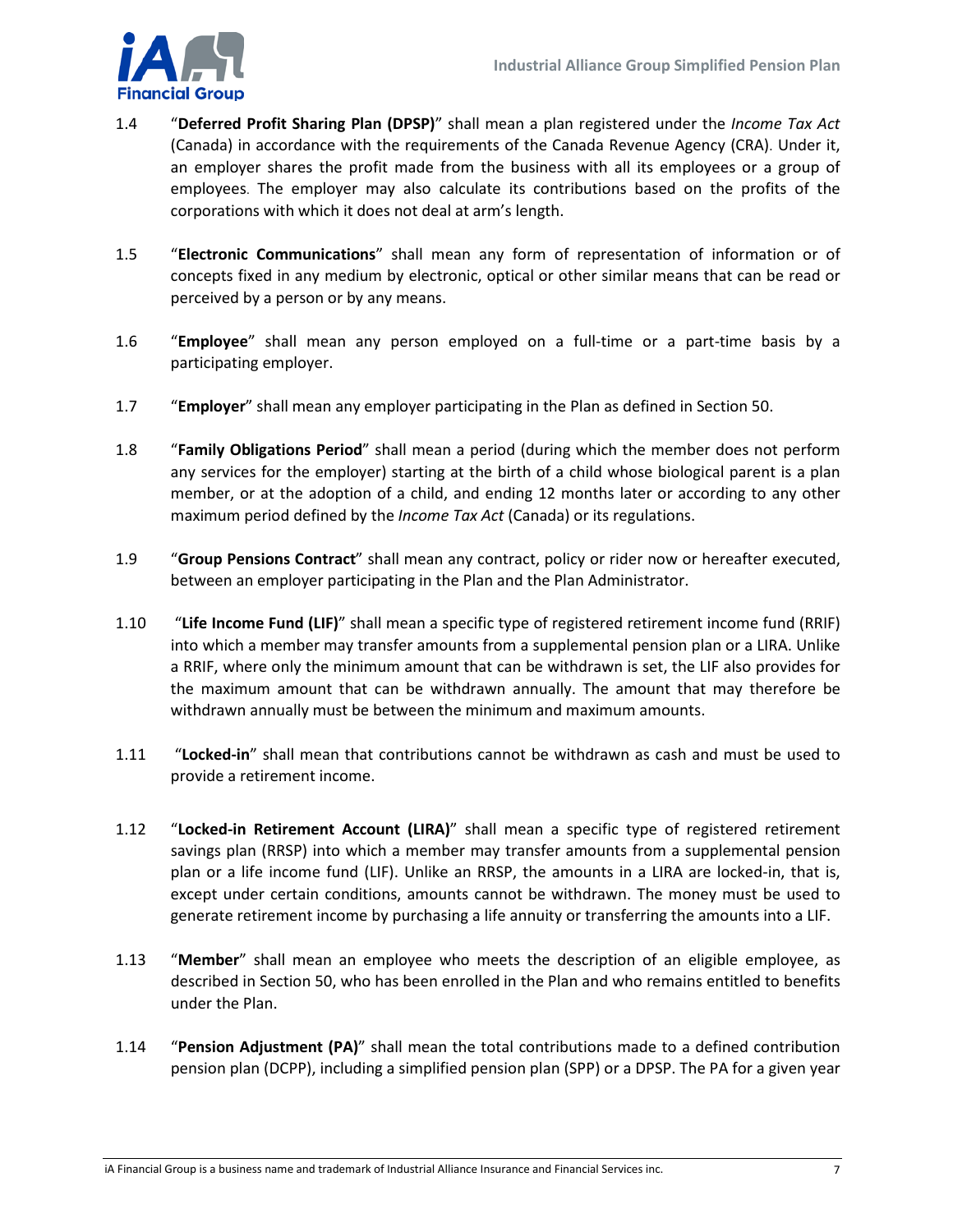

reduces the contribution limit that employees may make to their RRSP for the next year. The PA is calculated annually by the employer and appears on the employee's T4.

- 1.15 "**Pensionable Earnings**" shall mean the amount of remuneration received by the member from the employer in respect of the member's continuous service as defined in Section 50. Pensionable earnings shall also include a prescribed amount during an eligible period of temporary absence or a period of disability as defined under the *Income Tax Act* (Canada). Such prescribed amount shall not exceed the limit set out under the *Income Tax Act (*Canada) and its regulations.
- 1.16 "**Pension Fund**" shall mean the fund established for the purposes of the Plan and the assets of which are held by the Plan Administrator under a group pensions contract.
- 1.17 "**Period of Disability**" shall mean a period during which the member falls victim to a physical or mental impairment that prevents the member from performing the same duties as before the disability occurred.
- 1.18 "**Plan Administrator**" shall mean Industrial Alliance Insurance and Financial Services Inc.
- 1.19 "**Plan Division**" shall mean a global transfer of the benefits of all members attached to a particular employer to a plan of another financial institution for the plan continuation.
- 1.20 "**Power Sharing Agreement**" shall mean any power sharing agreement between an employer and a certified association to share certain powers under the Plan, as permitted by applicable legislation.
- 1.21 "**Prescribed Amount**" shall mean a notional amount of remuneration to be included in an individual's compensation during a period when the individual's rate of pay is less than usual because of a period of reduced services. It allows money purchase contributions to continue to be made and without exceeding the pension adjustment limits under the *Income Tax Act* (Canada). It applies during periods of disability and reduced salary or temporary leave, particularly for family obligations that comply with the requirements for eligible periods under the *Income Tax Act* (Canada) and its regulations.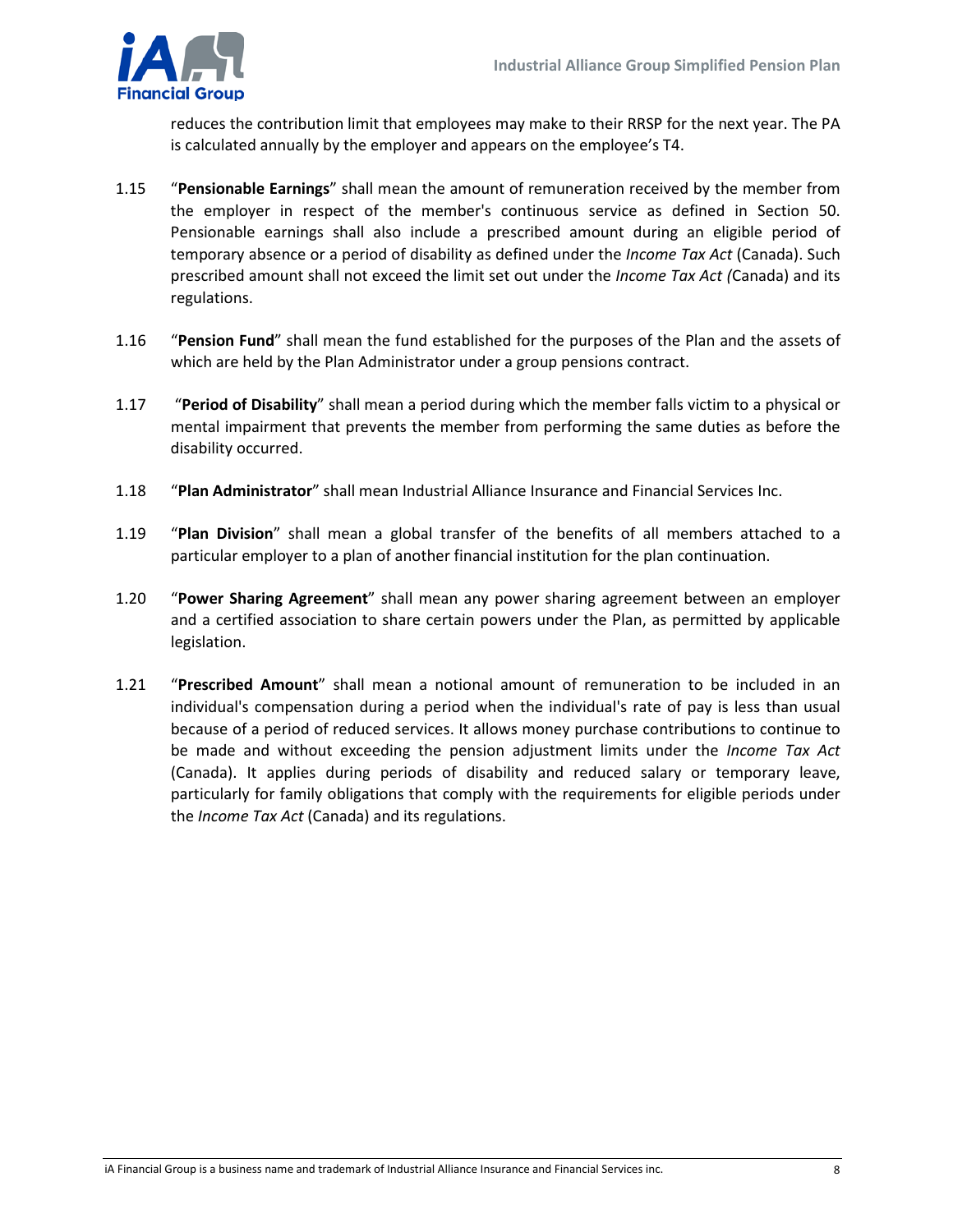

- 1.22 "**Reduced Salary Period**" shall mean the period of employment during which the salary received by a member is lower than that which the member could have reasonably expected to earn had the member performed services regularly and had the member's rate of remuneration been proportional to that received before the reduced salary period began.
- 1.23 "**Section 50**" shall mean the rules applicable specifically to the employer and the members.
- 1.24 "**Specific Provisions**" shall mean the specific rules that apply to a participating employer, and thus to the members working for such employer. Such provisions shall include the establishment of Plan eligibility and enrolment requirements as well as the contributions payable. In this document, specific provisions are included in Section 50 (hereinafter referred to as "Section 50").
- 1.25 "**Spouse**" shall mean the person of the same or opposite sex who, on the day before the member's death or on the day of reference as determined by the Act:
	- Is married to or in a civil union with the member (subject to tax provisions), or
	- has been living in a conjugal relationship with a member who is neither married nor in a civil union for a period of not less than three years or, for a period of not less than one year if:
		- at least one child is born, or to be born, of their union, or
		- they have adopted, jointly, at least one child while living together in a conjugal relationship, or
		- one of them has adopted at least one child who is the child of the other, while living together in a conjugal relationship, or
		- at least one child is born or have been adopted prior to the period of conjugal relationship existing on the day as of which spousal status is established.

Under the Plan, spousal status is terminated by separation from bed and board, divorce, annulment of marriage, dissolution or annulment of the civil union or, in the case of de facto spouses, the cessation of living together in a conjugal relationship. However, a member may designate a former spouse as a beneficiary or heir.

- 1.26 "**Temporary Absence**" shall mean any period during which a member is not providing services to the employer because of:
	- i. an authorized leave;
	- ii. a lay-off;
	- iii. a strike;
	- iv. a lock-out;
	- v. other circumstances accepted in writing by the Canada Revenue Agency.
- 1.27 "**YMPE**" shall mean, in respect of any plan year, the Year's Maximum Pensionable Earnings, as defined in *An Act Respecting the Québec Pension Plan*, which is in effect for the plan year in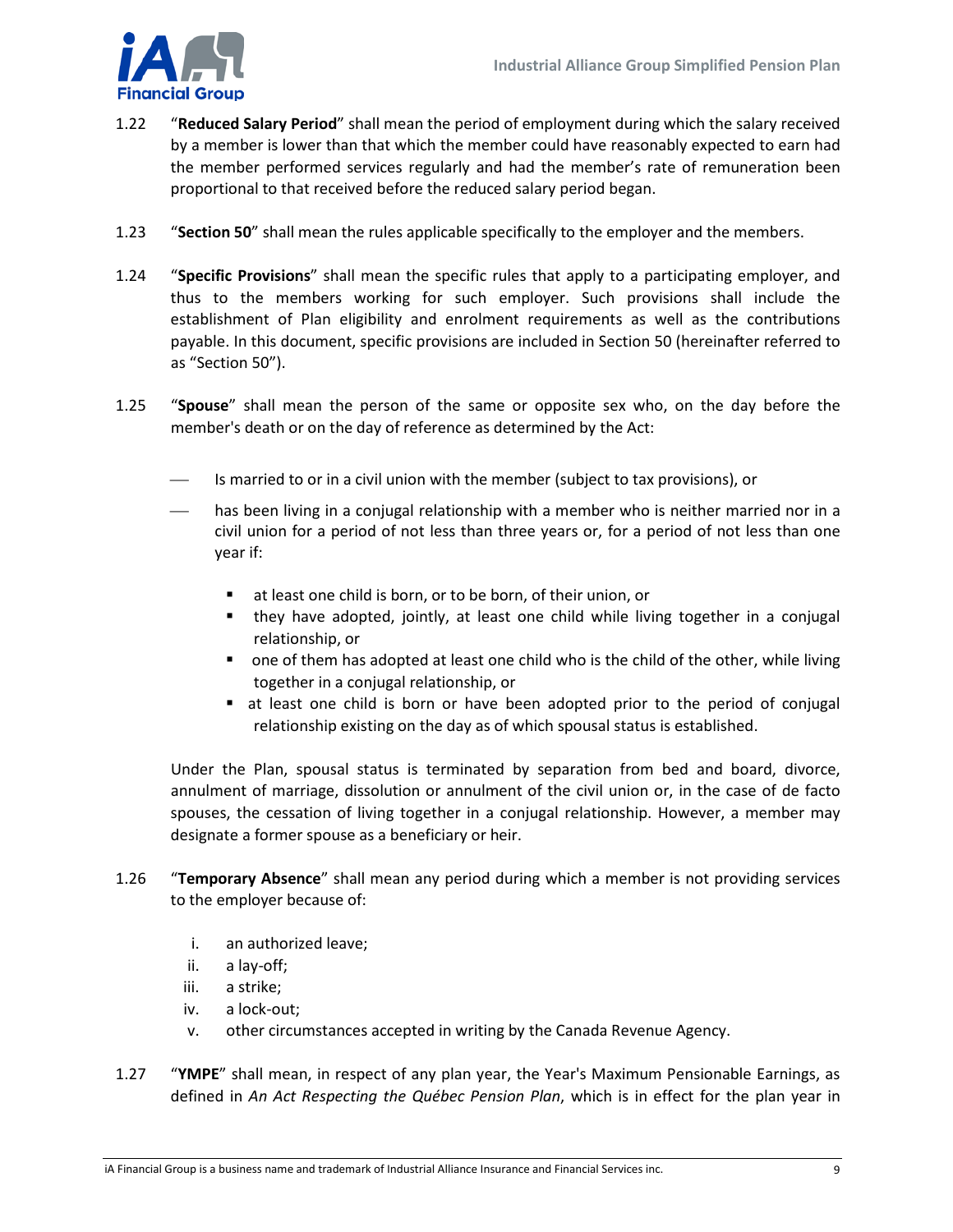

which a determination of the Year's Maximum Pensionable Earnings is required. In order to obtain the YMPE for the current year, please contact Retraite Québec or visit its Web site at: [www.retraitequebec.gouv.qc.ca](http://www.retraitequebec.gouv.qc.ca/)*.*

In this Plan, the masculine pronoun, wherever used herein, shall include the feminine pronoun where applicable, and the singular shall include the plural and vice versa, as the context shall require. References to a paragraph, section or subsection shall mean a paragraph, section or subsection in the Plan.

#### <span id="page-9-0"></span>**SECTION 2 - PLAN ADMINISTRATION**

Industrial Alliance Insurance and Financial Services Inc. is the plan administrator (hereinafter referred to as the "**Plan Administrator**").

The Plan Administrator receives the contributions that are made to the Plan. It invests them according to members' instructions or, if no instructions are provided by a member, in the default option elected by the employer among investment instruments allowed by the Plan. The Plan Administrator pays the members the benefits to which they are entitled under the Plan. The Plan Administrator keeps a paper, digital or electronic copy of information about locked-in accounts and non locked-in accounts.

The Plan Administrator provides members with a number of documents to which they are entitled under the Plan, including an annual statement. It prepares returns, reports, applications for registration or approval, and other documents and sends them to Retraite Québec and to the tax authorities.

The **group pensions contract** details the employer's obligations. The employer who participates in the Plan shall provide all information required by the Plan Administrator so that it can comply with the Plan provisions and fulfil its responsibilities pursuant to the Act and its regulations. Furthermore, the pension adjustment (PA), which is required for tax purposes, is sent annually by the employer.

The Plan was initially registered on January 1, 1995. It was subsequently amended as follows in order to comply with regulatory requirements:

- effective January 1, 1997, the deadline to begin receiving annuity payments was reduced from age 71 to age 69;
- on September 5, 2002, the name of the Ecopension Simplified Pension Plan was replaced by Industrial Alliance Group Simplified Pension Plan;
- since June 3, 2004, voluntary contributions to the Plan are not locked-in and the employer may make supplemental contributions to the Plan;
- the Plan text was restated on September 1, 2006 and the restatement integrates the amendment effective January 1, 2007, which increases the age limit for the Plan's maturity from age 69 to 71;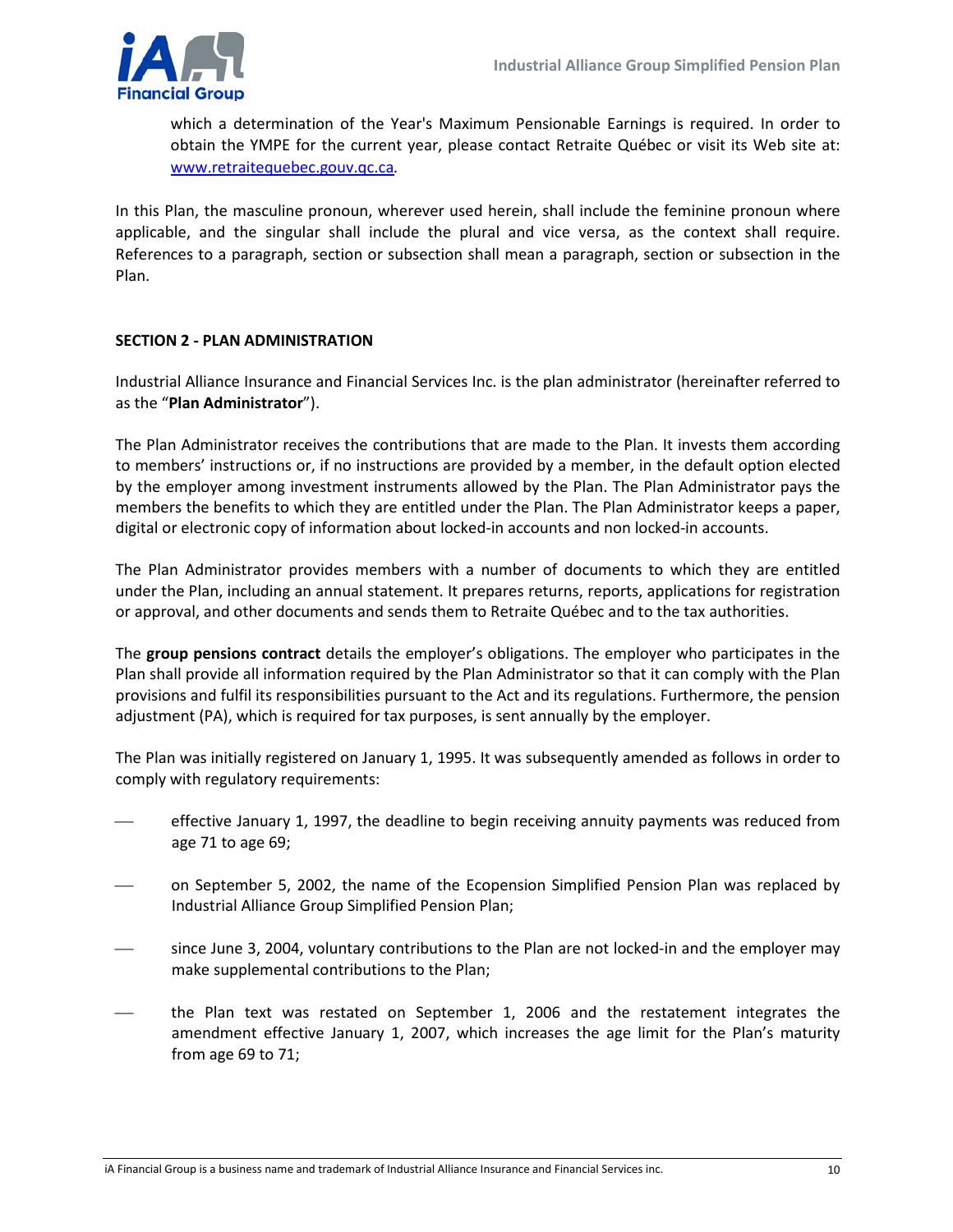

- on October 27, 2011, the Plan was amended and restated so that an active member aged 55 and over may withdraw in cash the non locked-in member contributions or transfer the non locked-in member contributions to a non locked-in plan, for which by stipulation of the employer in Section 50, may be withdrawn only at the end of the active membership. In addition the restatement integrates various amendments at the request of Retraite Québec;
- on November 1, 2016, the Plan is amended to add a new method of payment for administrative expenses and for those related to the Retirement Information Committee's operating expenses. This amendment now allows expenses to be charged to members.

#### <span id="page-10-0"></span>**SECTION 3 - ELIGIBILITY**

An employee who meets the description of an eligible employee and belongs to the class of employees indicated in Section 50, is eligible for membership in the Plan.

The eligibility requirements that are set by an employer shall not exclude part-time employees or those with temporary status.

A connected person, as defined in Section 1, may participate in the Plan if this person meets the eligibility criteria in Section 50, regardless of any previous provisions in paragraph 16 of Section 50. In such a case, the employer shall complete and return the prescribed form to the Canada Revenue Agency at the latest 60 days after the date on which the employee began to participate in the Plan. In addition, at the request of the Plan Administrator, the employer must complete an information document to this effect each year.

#### <span id="page-10-1"></span>**SECTION 4 - MEMBERSHIP**

Eligible employees may or must enrol in the Plan, whichever comes first:

- on January 1 (or starting January 1 if the Plan is optional) of the year following the calendar year in which the employee has:
	- worked at least 700 hours for the employer during the preceding calendar year, or;
	- received from the employer earnings equal to at least 35% of the YMPE for the preceding year;
- after the employee has completed a more advantageous requirement as specified in Section 50.

Section 50 indicates whether the enrolment in the Plan is compulsory or optional.

Notwithstanding previous provisions, the employer may provide under Section 50 that, at its discretion, it waives any Plan condition or eligibility requirements for a specific employee, or group of employees, to allow for immediate enrolment, if it believes it to be to its advantage.

#### <span id="page-10-2"></span>**SECTION 5 - MEMBERSHIP APPLICATION**

An employer must notify eligible employees of their eligibility for membership in the Plan. To enrol in the Plan, a member must complete an *Enrolment Form*, except as otherwise provided by applicable legislation or by the Plan Administrator.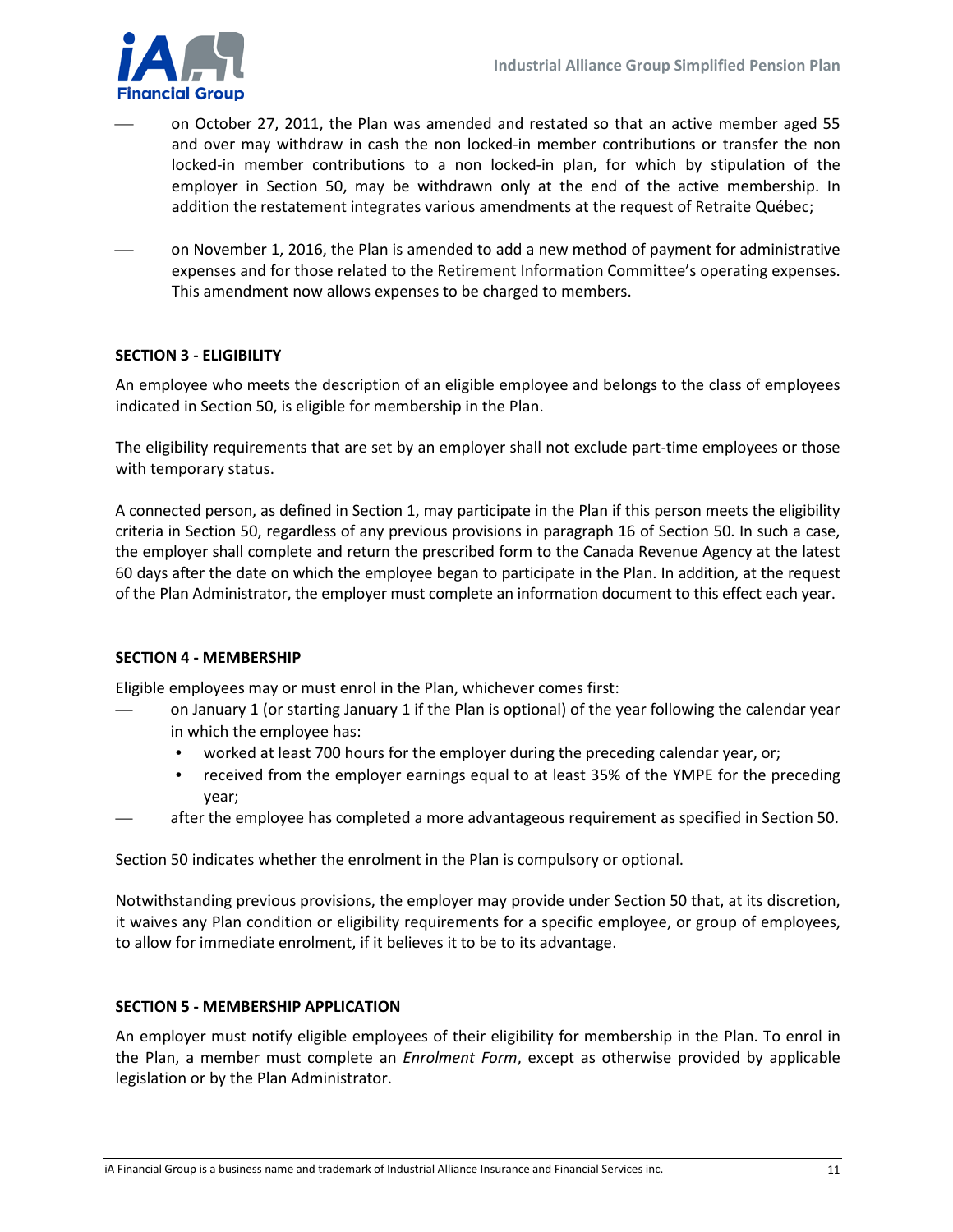

#### <span id="page-11-0"></span>**SECTION 6 - CLASSES OF EMPLOYEES**

If the Plan provides for various classes of employees, an employer may decide to which class of employees a member belongs. However, the classes must not be discriminatory according to the meaning of the *Charter of Human Rights and Freedoms*.

#### <span id="page-11-1"></span>**SECTION 7 - END OF MEMBERSHIP IN THE PLAN**

If the Plan is compulsory, a member shall not be permitted to cease membership while the member meets the eligibility requirements indicated in Section 50 (Eligible Employees).

With respect to unionized employees, in accordance with the applicable collective agreement (or any employee under another agreement), an employee may remain active in spite of the end of the continuous period of employment with the participating employer if this employee is in a lay-off period with a lay-off right for a maximum of 24 months, unless a special request by the affected member is submitted to the union or to the employer, as the case may be, or if the recall period exceeds 24 months if the affected member agrees.

A member whose continuous service with an employer participating in the Plan was terminated and who is subsequently rehired by this employer shall be treated as a new employee without prior service for all purposes of the Plan.

If the Plan is optional, the employer may provide in Section 50 whether or not a member may cease membership in the Plan during employment once this member has enrolled.

A member ceases to be a member of the Plan no later than the end of the year in which the member reaches the age limit as mentioned in the *Income Tax Act*.

#### <span id="page-11-2"></span>**SECTION 8 - MEMBER CONTRIBUTIONS**

Member contributions and the definition of pensionable earnings are provided in Section 50.

Starting on June 3, 2004 (or on a later date, as specified in Section 50), member contributions must be paid into the locked-in or non locked-in account as specified in Section 50.

An employer may determine, in Section 50, if the non locked-in member contributions may be withdrawn during active membership prior to age 55 or may not be withdrawn during active membership prior to age 55, except as otherwise provided for in Section 29.

However, the Plan may be **non-contributory**, in which case member contributions are not required.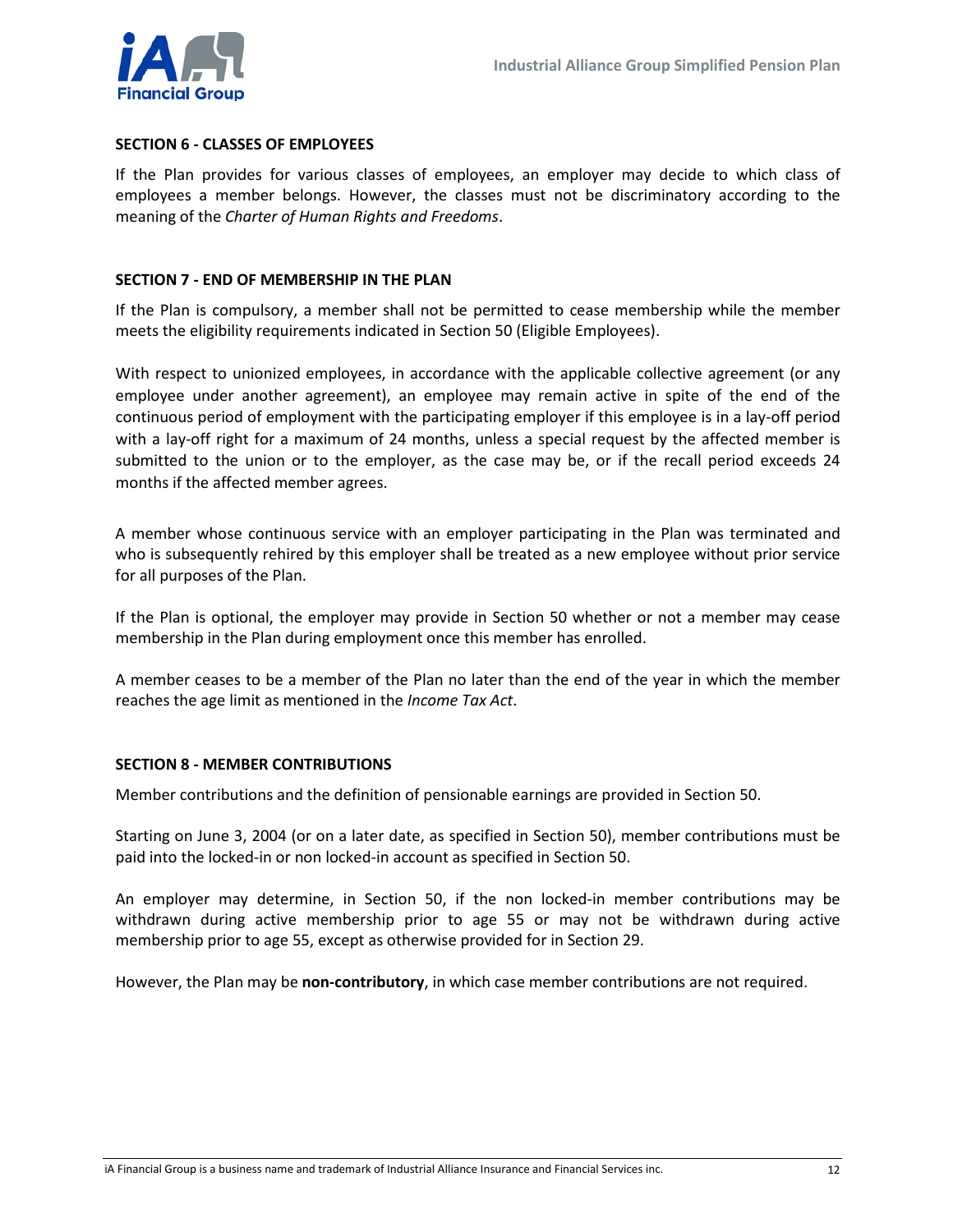

#### <span id="page-12-0"></span>**SECTION 9 – MEMBER ADDITIONAL VOLUNTARY CONTRIBUTIONS**

In addition to member contributions, a member may choose to make an additional voluntary contribution, notwithstanding previous provisions in paragraph 14 of Section 50, if applicable, up to the tax limit based on the member and employer contributions made under the Plan.

A member may determine the amount of such contribution by providing the employer with the *Enrolment Form* or the *Member Request Change Form* or any other means accepted by the Plan Administrator. The employer may limit the frequency of a change in Section 50.

#### <span id="page-12-1"></span>**SECTION 10 - EMPLOYER CONTRIBUTIONS**

Employer contributions and the definition of pensionable earnings are provided in Section 50.

#### <span id="page-12-2"></span>**SECTION 11 – EMPLOYER ADDITIONAL CONTRIBUTIONS**

Unless prevented by an agreement, the employer may elect in Section 50 to be able to make an additional contribution on behalf of designated members. The amount and method for calculating the amount as well as the method of payment will be specified in a notice sent to the Plan Administrator and each designated member, notwithstanding previous provisions in Section 50, starting on the date when the employer may start making such additional contributions as specified in Section 50.

#### <span id="page-12-3"></span>**SECTION 12 - CONTRIBUTION WHILE ON TEMPORARY LEAVE**

When a member's temporary leave is authorized by the employer, it is not considered a termination of Plan membership, but is governed as mentioned below.

During a period of temporary interruption for family obligations or during a period of reduced salary or disability, contributory earnings are based on the salary in effect immediately before the leave and include the prescribed amount. The employer must declare a pension adjustment during such period of temporary absence in accordance with the *Canada Revenue Agency's Pension Adjustment Guide* if contributions are made to the Plan, even if the member does not receive any salary from the employer.

Notwithstanding what is stated below, no contributions shall be made to the Plan during a period of disability, temporary interruption or reduced salary for any member who is a connected person.

If the Plan provisions are incompatible with the *Act Respecting Labour Standards* in terms of family, parental leave, short-term disability or under any other law mentioned below, the law prevails, whether or not the Plan is amended.

#### <span id="page-12-4"></span>**12.1 Leave Authorized and Paid by the Employer**

If the employee is receiving a basic salary or a portion of a basic salary, employer and member contributions continue to be made to the Plan and service continues to accumulate uninterrupted.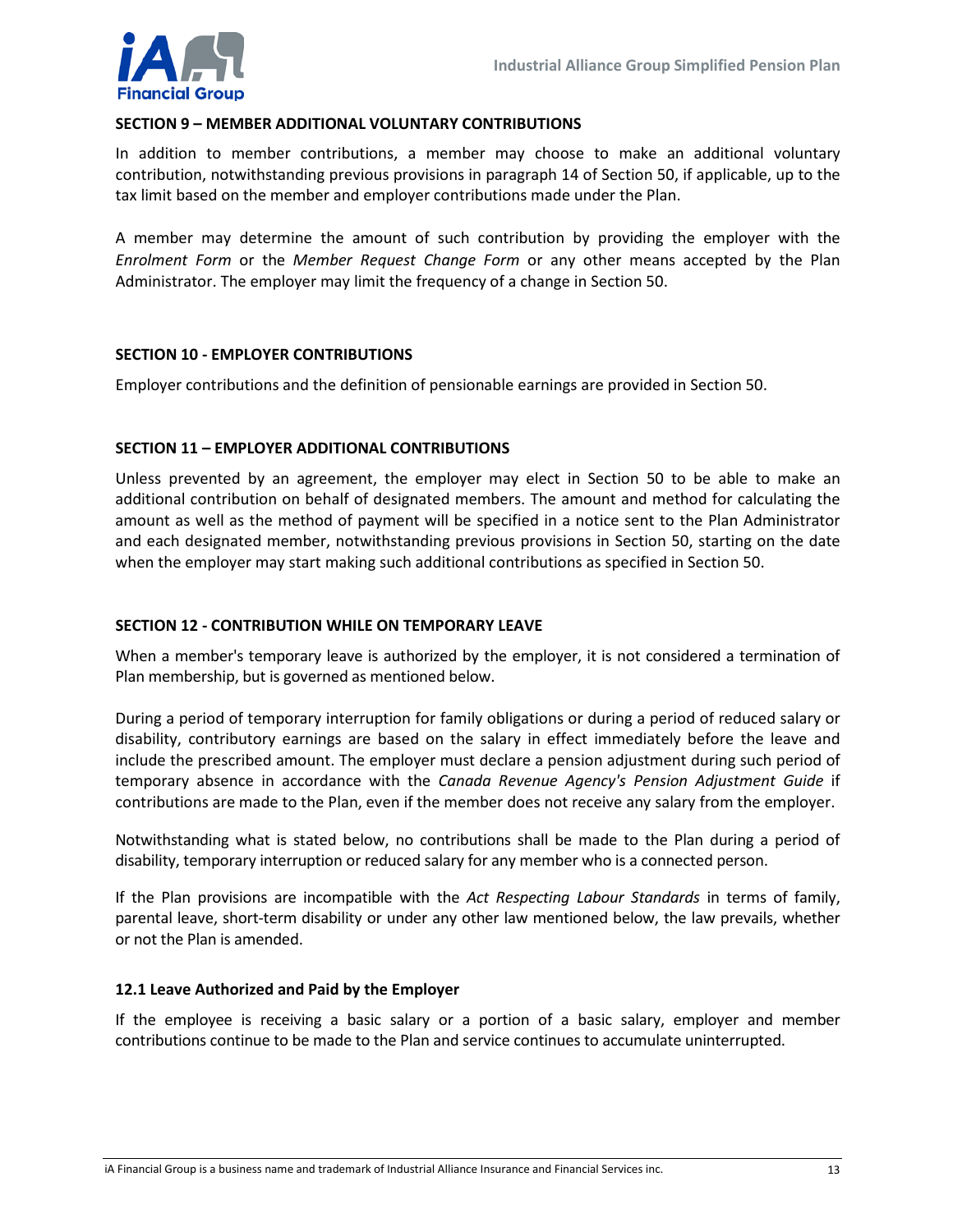

#### <span id="page-13-0"></span>**12.2 Unpaid Leave**

#### **12.2.1 Leave for parental or family reasons**

A member who takes leave for the birth or adoption of a child, namely a parental or maternity leave according to the definition of the *Canada Employment Insurance Act* and the *Act Respecting Labour Standards*, may continue to make contributions to the Plan during the period of leave and service continues to accumulate uninterrupted on the condition that the member decides to maintain member's contributions during this period of temporary leave.

Required employer contributions must continue to be made to a non-contributory Plan or, for a contributory Plan, if the member continues to make required member contributions.

In the absence of a provision to the contrary in Section 50, the employer shall not make any contribution to a contributory Plan if the member decides to not continue making member contributions during this leave.

#### **12.2.2 Short-term disability leave**

A member who takes short-term disability leave for a maximum of 26 weeks due to an illness or accident, other than a work injury, who is covered by the *Act Respecting Labour Standards*, and whose employer does not provide paid sick leave, but who receives benefits from a private disability plan of the employer or from a government plan, may continue to make contributions to the Plan during a period of leave and service continues to accumulate under the condition that the member decides to continue making contributions during this period of temporary absence.

Required employer contributions must continue to be made to a non-contributory Plan, or to a contributory Plan, if the member continues to make required member contributions.

In the absence of a provision to the contrary in Section 50, the employer shall not make any contribution to a contributory Plan if the member decides to not continue making member contributions during this absence.

#### **12.2.3 Long-term disability leave**

In the absence of a provision to the contrary in Section 50, no contribution is made to the Plan during a long-term disability of more than 26 weeks or a total and permanent disability.

#### **12.2.4 Leave following a professional injury**

A member who is stricken with a professional illness or injury according to the meaning of the *Act Respecting Industrial Accidents and Occupational Diseases* (hereinafter named the "ARIAOD") may continue to make contributions to the Plan during this period of leave, until the end of the maximum period provided by the ARIAOD.

Required employer contributions must also be made to the Plan if the member continues to make contributions or, for a non-contributory Plan, up to the maximum period provided by the ARIAOD.

A member stricken with a serious and prolonged physical or mental disability according to the meaning of the ARIAOD may continue to contribute to the Plan until the Plan's normal retirement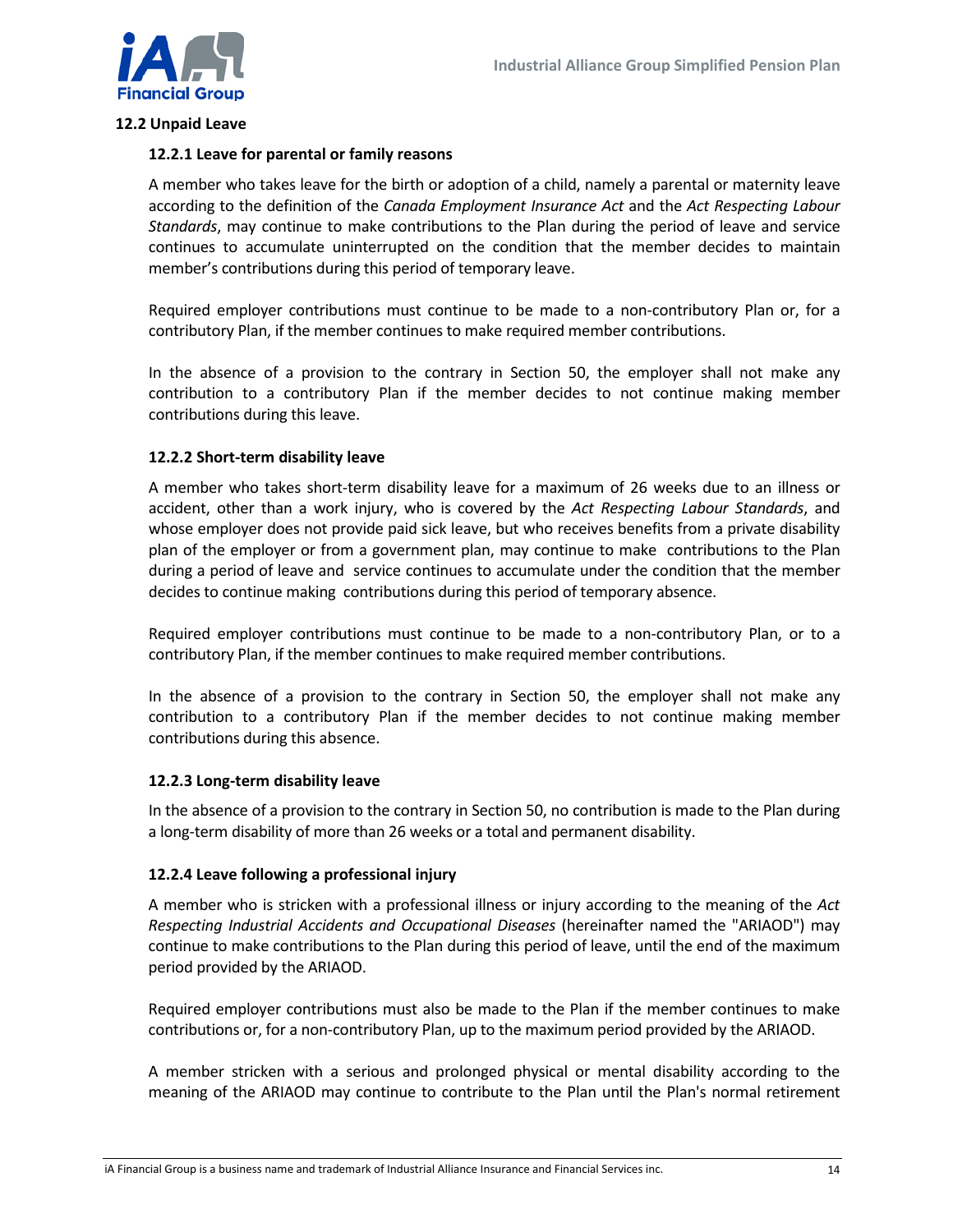

date. If applicable, the employer's contribution is made in accordance with the ARIAOD and Section 50.

#### **12.2.5 Unpaid leave, sabbatical, studies or other reason**

In the absence of a provision to the contrary in Section 50, no contributions shall be made to the Plan during an unpaid leave, a sabbatical or for studies or during any other leave not mentioned in previous provisions.

#### <span id="page-14-0"></span>**SECTION 13 - CONTRIBUTION LIMITS**

In no event shall member contributions and employer contributions made to the Plan exceed the maximum allowed by tax laws. However, no requirements may set limits that are lower than those allowed by tax laws.

#### <span id="page-14-1"></span>**SECTION 14 - FREQUENCY OF COLLECTING CONTRIBUTIONS**

A member and the employer agree to make a contribution to the plan's pension fund each pay period, except for the additional contributions from the employer, if applicable.

#### <span id="page-14-2"></span>**SECTION 15 - PAYMENT OF CONTRIBUTIONS**

An employer shall remit the member contributions and the member's additional voluntary contributions to the Plan Administrator no later than the last day of the month following the one in which they were collected. The employer shall make contribution no later than the last day of the month following each of the months for which it is owed, except for additional employer contributions.

#### <span id="page-14-3"></span>**SECTION 16 - AMOUNTS TRANSFERRED FROM A DPSP**

Amounts transferred from a DPSP, as defined in Section 1, in which a member was a participant will be applied to the locked-in account or the non locked-in account as specified in Section 50.

#### <span id="page-14-4"></span>**SECTION 17 - INVESTMENT OPTIONS**

Under applicable regulation, amounts held in a simplified pension plan shall only be invested according to the following terms and conditions:

- with an insurer under the terms of a contract that is guaranteed in whole or in part by Assuris;
- in deposits guaranteed in whole or in part by the Autorité des marchés financiers or by a similar body;
- in shares of mutual funds or segregated funds;
- in securities issued or guaranteed by the Gouvernement du Québec, the Government of Canada or the government of a Canadian province.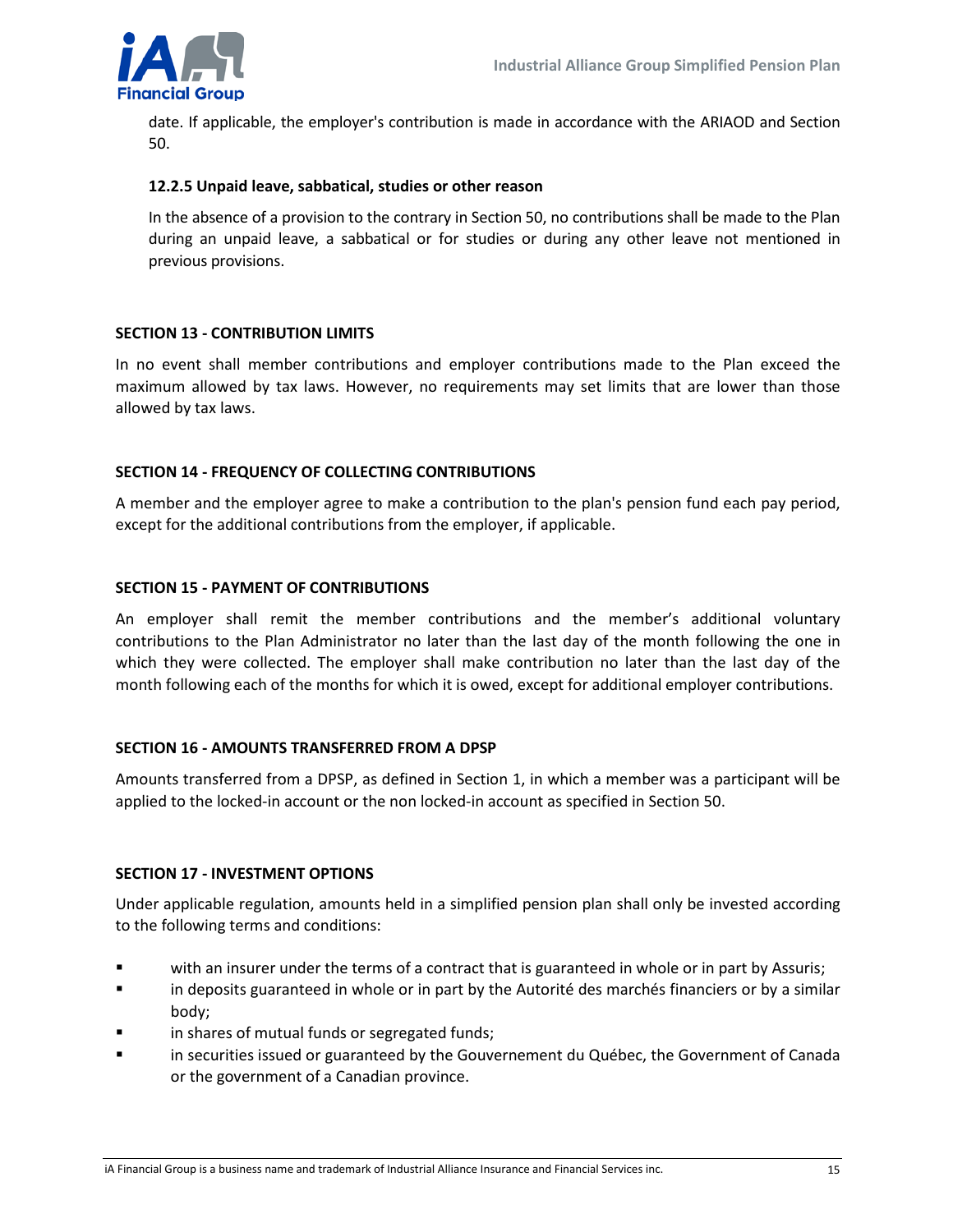

The Plan Administrator shall offer to members at least three investment options which, in addition to being diversified and having greater and lesser degrees of risk, allow for creating a portfolio that is generally suited to their needs.

The employer selects the investment options to be made available under the Plan from those offered by the Plan Administrator.

The investments shall be made in accordance with the tax laws governing investments in registered retirement savings plans (RRSPs).

Each member shall decide how the contributions, income and transfers made to the Plan in the member's account are to be invested.

#### <span id="page-15-0"></span>**SECTION 18 - PLAN EXPENSES**

#### <span id="page-15-1"></span>**18.1 Information Committee Operating Expenditures**

Section 50 indicates who, between the employer or the members, will pay the operating expenditures for the retirement information committee, if applicable. However, the pension fund shall not take responsibility for expenditures for the retirement information committee.

#### <span id="page-15-2"></span>**18.2 Plan Administrative Expenses**

Section 50 indicates if the administrative expenses for the Plan (other than those indicated in Section 18.1) will be paid by the pension fund, the employer or members. The group pensions contract indicates the details of these expenses.

Notwithstanding the above provisions, the employer reserves the right, at its discretion, to assume certain fees charged to the pension fund or to members if the said methods of payment are selected.

#### <span id="page-15-3"></span>**SECTION 19 - POWER SHARING AGREEMENT**

If the Plan is subject to negotiations between an employer and a certified workers' association, a power sharing agreement with the employer in the Plan may result, as specified in Section 50, and such power sharing agreement is an integral part of this Plan. Therefore, this clause may or may not apply to the Plan as specified in Section 50.

If this clause is applicable, through a power sharing agreement undertaken on the date specified in Section 50, an employer has shared certain powers under the Plan with the certified association. Notwithstanding any provision of the Plan, the powers related to the following matters may be exercised by a certified association or jointly by an employer and a certified association:

- the employer contributions;
- the optional or compulsory nature of membership in the Plan;
- the contributory or non-contributory nature of the Plan and, with regard to contributory plans, the member contributions or the method for calculating the member contributions;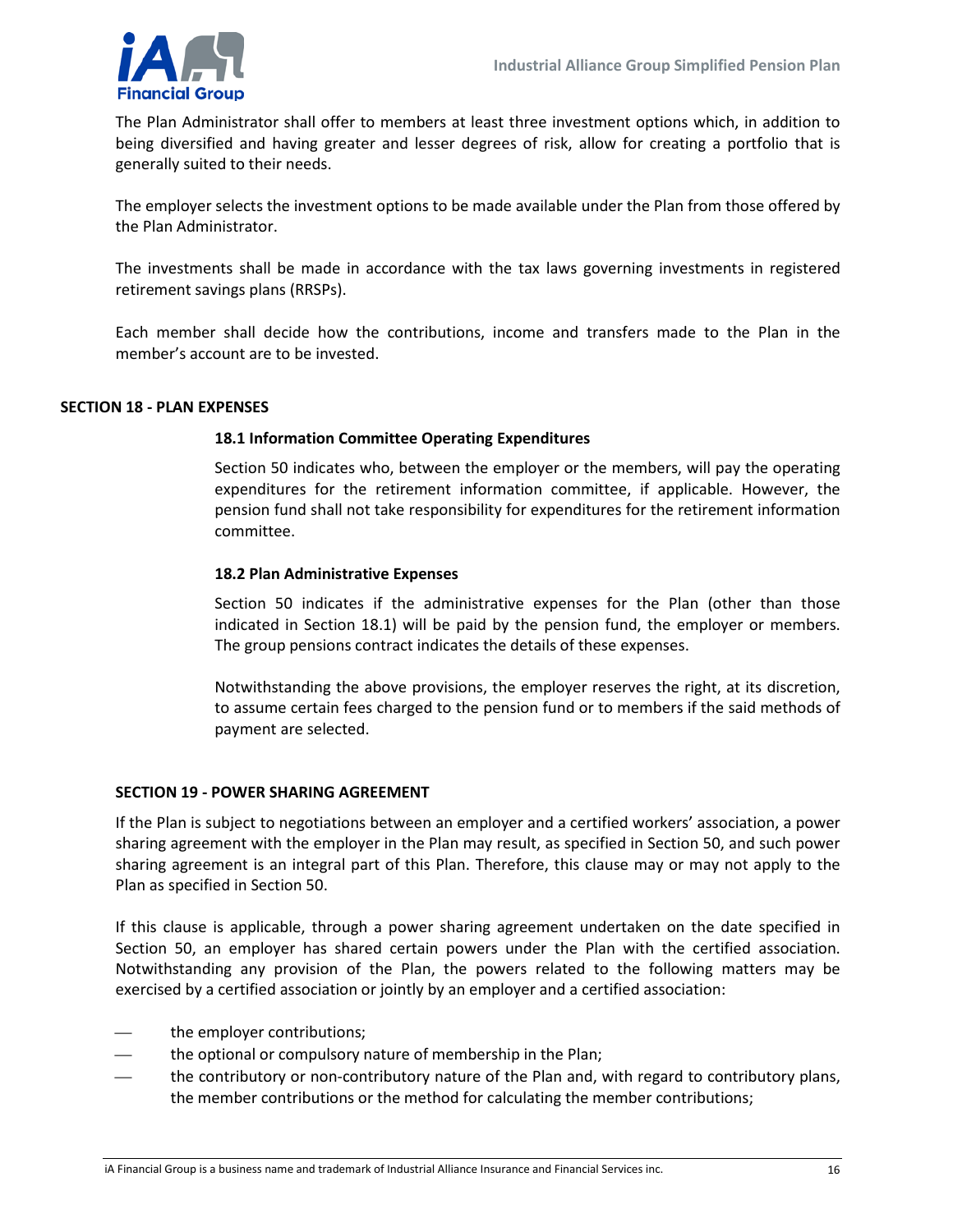

- the locking-in or non locking-in of member contributions and amounts subject to transfer from a DPSP;
- the payment of the administrative expenses of the Plan and the operating expenditures for the retirement information committee;
- the eligibility, membership and withdrawal requirements of the Plan;
- the frequency for collecting or paying contributions;
- the division and merger of the Plan;
- the employer's withdrawal from the Plan.

#### <span id="page-16-0"></span>**SECTION 20 - NON LOCKED-IN ACCOUNT**

The following shall be paid into the non locked-in account:

- additional voluntary contributions paid after June 3, 2004;
- member contributions paid after June 3, 2004 (or a later date, if applicable), if Section 50 provides for it;
- amounts transferred, with the Plan Administrator's consent, from a DPSP unless Section 50 provides that those amounts must be paid into the locked-in account;
- the amounts that are the subject of a non locked-in transfer, unless prohibited by the employer in Section 50;
- dividends, refunds and other advantages granted with respect to this account.

#### <span id="page-16-1"></span>**SECTION 21 - TERMS OF SETTLEMENT OF A NON LOCKED-IN ACCOUNT**

When membership in the Plan ends, or at any other time allowed by the Plan, withdrawals or transfers from the non locked-in account shall be made according to the following options:

- to a registered retirement savings plan (RRSP);
- to a registered retirement income fund (RRIF);
- to an insurer for the purchase of a life annuity;
- to a supplemental pension plan governed by the Act, if permitted by this plan;
- to a retirement plan, a group registered pension plan or a voluntary retirement savings plan governed by a law from a legislative authority other than the Parliament of Québec, if permitted by this plan;
- to a supplemental pension plan, a group registered pension plan or a voluntary retirement savings plan governed by a law of the Parliament of Québec or another legislative authority, if permitted by this plan;
- to any other investment vehicle as permitted by the applicable legislation.

The non locked-in account may also be paid as a lump sum cash payment, subject to applicable withholding taxes.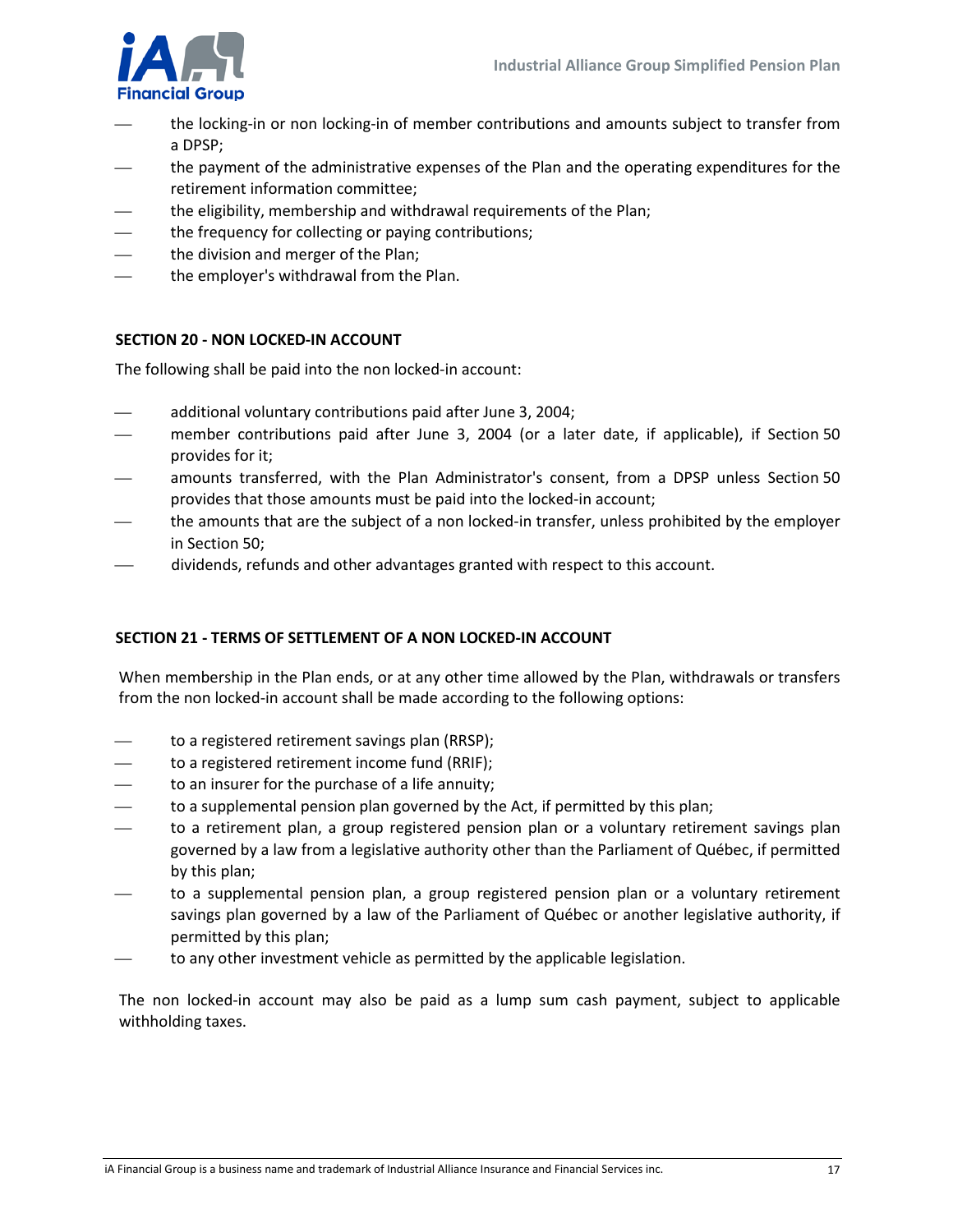

#### <span id="page-17-0"></span>**SECTION 22 - LOCKED-IN ACCOUNT**

The following shall be paid into the locked-in account:

- employer contributions;
- member contributions, unless the employer determines in Section 50 that they must be paid into the non locked-in account;
- the employer's additional contribution that may be provided for under Section 50;
- the amounts transferred, with the Plan Administrator's consent, from a DPSP, if Section 50 provides that those amounts must be paid into the locked-in account;
- the amounts transferred from a retirement savings instrument providing that they must be converted into a life annuity, except if the employer does not allow it in Section 50;
- dividends, refunds and other advantages granted with respect to this account.

#### <span id="page-17-1"></span>**SECTION 23 - TERMS OF SETTLEMENT OF A LOCKED-IN ACCOUNT**

When membership in the Plan ends, or at any other time allowed by the Plan, transfers from a locked-in account shall be made according to the following options:

- to a locked-in retirement account (LIRA);
- to a life income fund (LIF);
- to an insurer for the purchase of a life annuity;
- to a supplemental pension plan governed by the Act, if permitted by this plan;
- to a retirement plan, a group registered pension plan or a voluntary retirement savings plan governed by a law from a legislative authority other than the Parliament of Québec, if permitted by this plan;
- to a supplemental pension plan, a group registered pension plan or a voluntary retirement savings plan governed by a law of the Parliament of Québec or another legislative authority, if permitted by this plan.

However, the Plan provides for three exceptions to the locking-in of the member's locked-in account, which are described in Sections 24, 25 and 26.

#### <span id="page-17-2"></span>**SECTION 24 - ACCOUNTS WITH A SMALL BALANCE**

#### <span id="page-17-3"></span>**24.1 Accounts with Less Than 20% of YMPE**

When a member ceases to be a member in the Plan, if the locked-in account is less than 20% of the YMPE for the current year, the amount may be paid to the member according to the same options as those which apply to the non locked-in account. The Plan Administrator must make the withdrawal within 90 days following the request.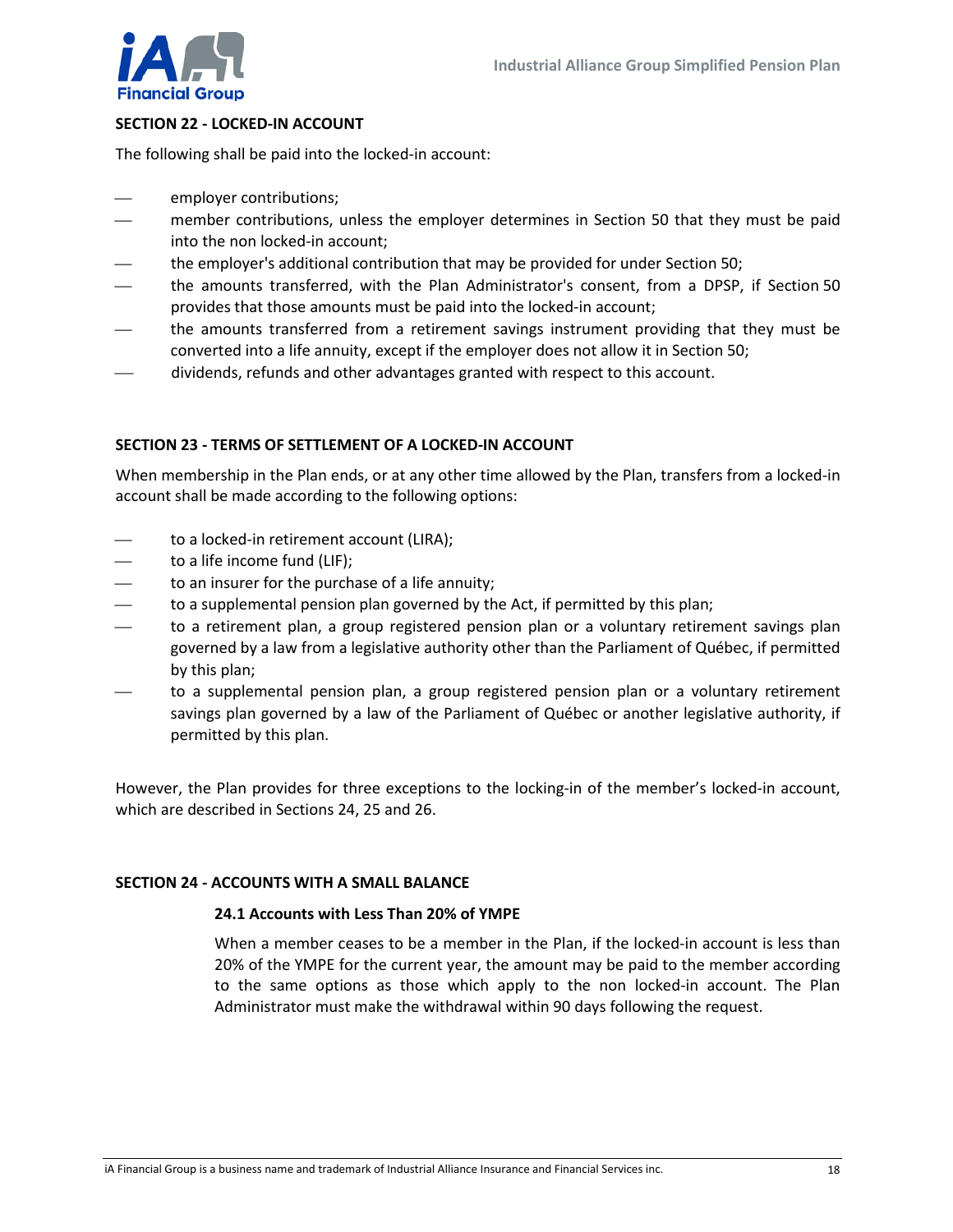

#### <span id="page-18-0"></span>**24.2 Retirement Savings Less Than or Equal to 40% of YMPE**

A member may make a written request to the Plan Administrator, accompanied by a declaration in compliance with the one provided in schedule 0.2 of the *Regulation respecting supplemental pension plans*, to withdraw amounts from the locked-in account according to the same terms of settlement as those that apply to the non locked-in account as provided under Section 21, if the following two conditions are met:

- the member is at least 65 years of age; and
- the member's total "**retirement savings**" are lower than or equal to 40% of the YMPE for the year in which the request is made.
- For the purpose of this section, "**retirement savings**" means the total amount held in the member's name in:
- the locked-in account of the Plan;
- another defined contribution pension plan;
- $-$  a defined benefit plan or defined benefit-defined contribution plan that contains identical provisions to those of a defined contribution plan;
- $\overline{\phantom{a}}$  a life income fund (LIF);
- a locked-in retirement account (LIRA);
- a locked-in RRSP.

#### <span id="page-18-1"></span>**SECTION 25 - DISABILITY**

If a physician certifies that a physical or mental disability reduces a member's life expectancy, the member may withdraw the balance of the locked-in member account and the non locked-in member contributions which may not be withdrawn before the member turns 55 or the end of the member's active membership, whichever comes first, according to the same options as those applicable to the non locked-in account in Section 21. The Plan Administrator must make the withdrawal within 60 days following the request.

#### <span id="page-18-2"></span>**SECTION 26 - CONTRIBUTIONS THAT EXCEED TAX LIMITS**

Contributions that exceed the limits allowed under the tax laws are refundable to the member, to the extent provided by the tax laws, the Act and the agreements entered into with other governments or proper authorities for applying the Act. Such contributions cannot be transferred.

The Plan Administrator must refund those contributions before the end of the year following the one in which they were made.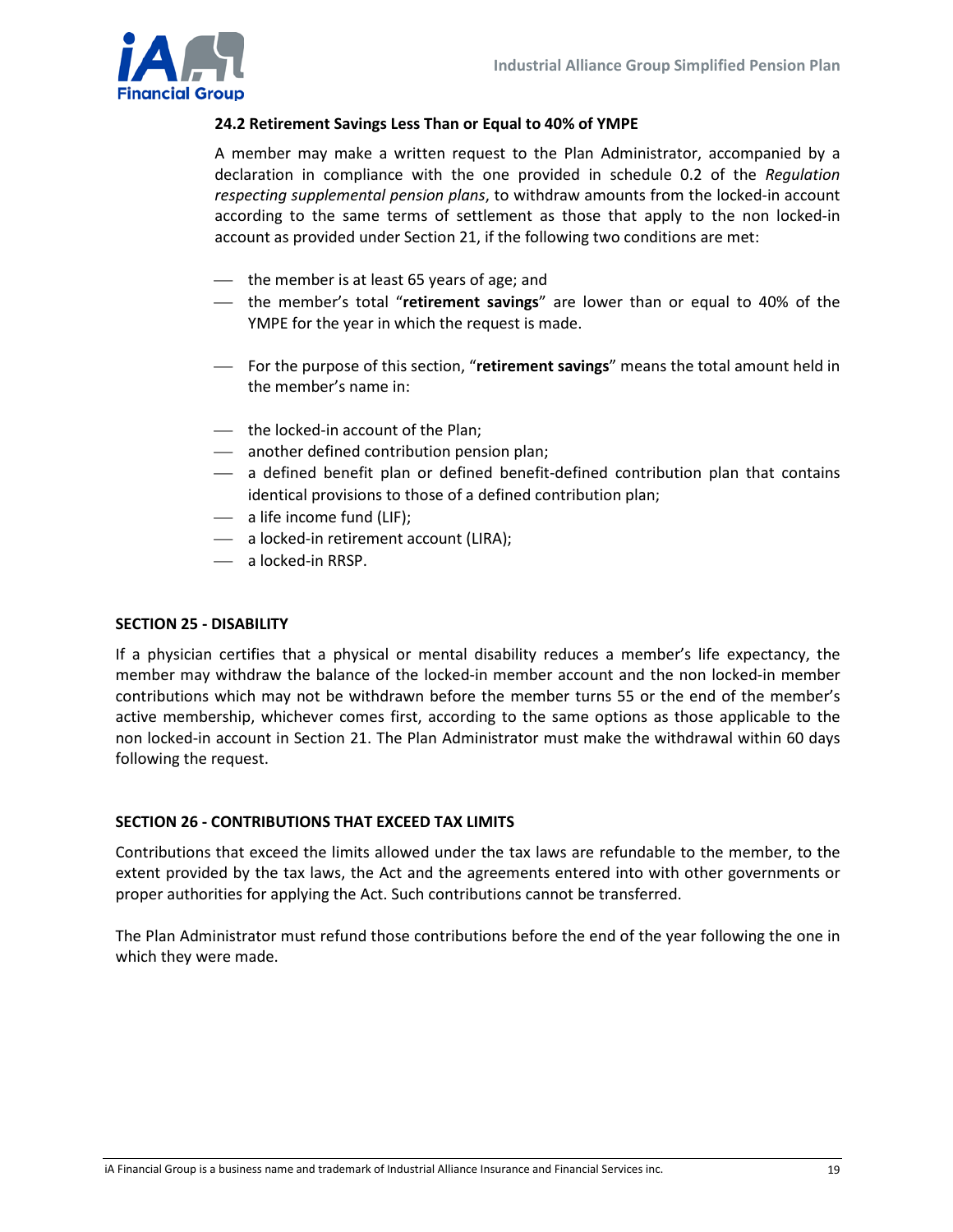

#### <span id="page-19-0"></span>**SECTION 27- LIFE ANNUITY**

Under a life annuity contract, an insurer will pay to members periodic amounts during their lifetime, according to the terms agreed upon by the member and the insurer or those prescribed by applicable laws and regulations. The amounts shall be paid at least once a year. The periodic payments of a pension must be equal, unless each payment is:

- increased in accordance with an index or rate that a member has chosen, for example, the Consumer Price Index or an annual rate of steady increase, which cannot exceed 4%;
- modified because the benefits are partitioned with those of the member's spouse, for example, following a divorce or separation, if the amount of the member's pension must be reestablished because of the breakdown in the relationship or because pension amounts must be seized;
- modified in accordance with the type of benefits which, depending on the member's choice, will be payable after the member's death or that of the member's spouse.

A life annuity contract shall provide that in the event of the member's death, the member's spouse, as defined by the Act, will receive a life annuity that is at least equal to 60% of the amount that the member was receiving. A member may opt for a higher pension for the member's spouse provided that it does not exceed the amount that the member was receiving or opt for a lower pension for the member's spouse, with the spouse's consent.

Entitlement to this pension ends upon separation from bed and board, divorce, annulment of marriage or dissolution or annulment of civil union (subject to tax provisions) or, if the member had a de facto spouse, upon cessation of the conjugal relationship.

A member's spouse may at any time prior to the date on which payment of the life annuity begins, waive the life annuity that would be paid to him or her, or thereafter revoke such waiver by means of a written notice sent to the Plan Administrator before that date.

#### <span id="page-19-1"></span>**SECTION 28 - RETIREMENT INCOME**

When a member ceases membership in the Plan, the member may receive a retirement income. The income that a member receives will depend on the contributions made into the member's account, the income generated by investing that money and the interest rates that will then be in effect and rates of return.

A member may do the following with the amounts in the **locked-in account**, either directly or after first transferring the amounts to a locked-in retirement account (LIRA):

- purchase a life annuity;
- transfer the amounts to a life income fund (LIF);
- purchase a life annuity with a portion of the amounts and transfer the rest to a LIF.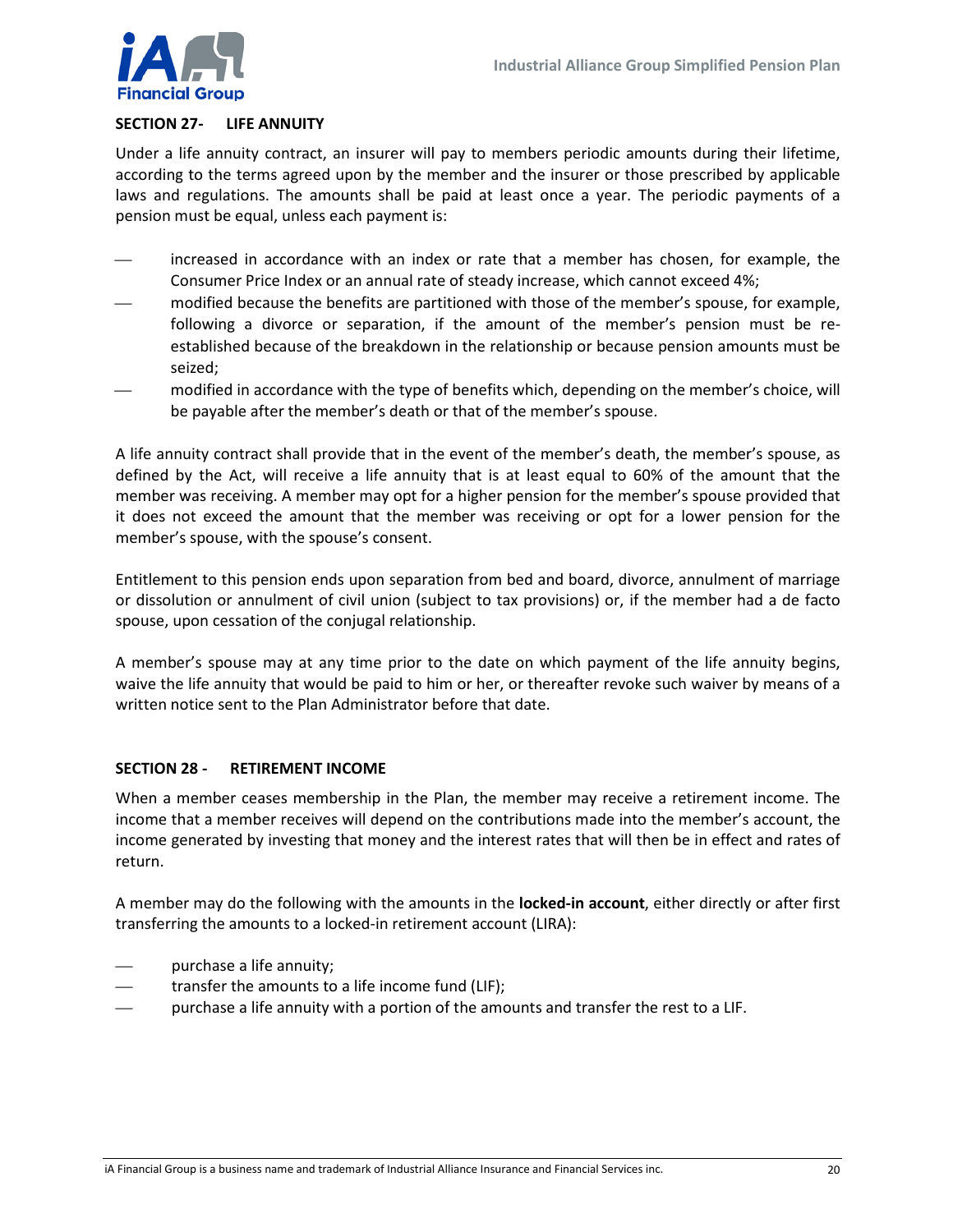

The amounts in the **non locked-in account**, if any, may be transferred, either directly or after first being transferred from this account to a registered retirement savings plan (RRSP):

- to transfer this amount to a registered retirement income fund (RRIF);
- to purchase a life annuity; or
- to process in accordance with the terms of settlement of the non locked-in account.

A member may also receive a retirement income without having stopped working as of the first day of the month following the member's 55th birthday or the day the member turns 55, if the birthday falls on the first day of the month (see Section 31).

Under the Plan, a member will reach the normal retirement age on either the first day of the month following the member's 65th birthday or the day the member turns 65 if the birthday falls on the first day of the month.

However, payment of the retirement income shall begin no later than the age limit as mentioned in the *Income Tax Act* (Canada).

#### <span id="page-20-0"></span>**SECTION 29 - WITHDRAWALS DURING MEMBERSHIP**

Unless otherwise provided below, a member may withdraw at any time all or part of the non locked-in account.

The Plan Administrator must make the withdrawal within 60 days of the request in accordance with the withdrawal options mentioned in Section 21. If the withdrawal is made by means of a transfer, the Plan Administrator has the option of making the payment by remitting the investment securities related to the member's account rather than making a cash payment.

Notwithstanding the provisions of the first paragraph above, the employer may determine, in Section 50, that the non locked-in member contributions may be withdrawn when the member turns 55 or at the end of the member's active membership, whichever comes first. In such case, the member may, nevertheless:

- obtain a refund or such contributions in the event of disability that reduces the member's life expectancy, as certified by a physician in compliance with Section 25;
- make a transfer to an RRSP in order to establish a Home Buyers' Plan (HBP) or a Lifelong Learning Plan (LLP) by completing all documents required by the Plan Administrator.

#### <span id="page-20-1"></span>**SECTION 30 - OPTIONS WHEN MEMBERSHIP ENDS**

When a member ceases membership in the Plan, the locked-in account and the non locked-in account, if applicable, shall be withdrawn according to the member's instructions and in accordance with the conditions of Sections 21 and 23, within 90 days after the sending of the statement required by the Act.

If the withdrawal is made by means of a transfer, the Plan Administrator has the option of making the payment by remitting the investment securities related to the member's account rather than making a cash payment.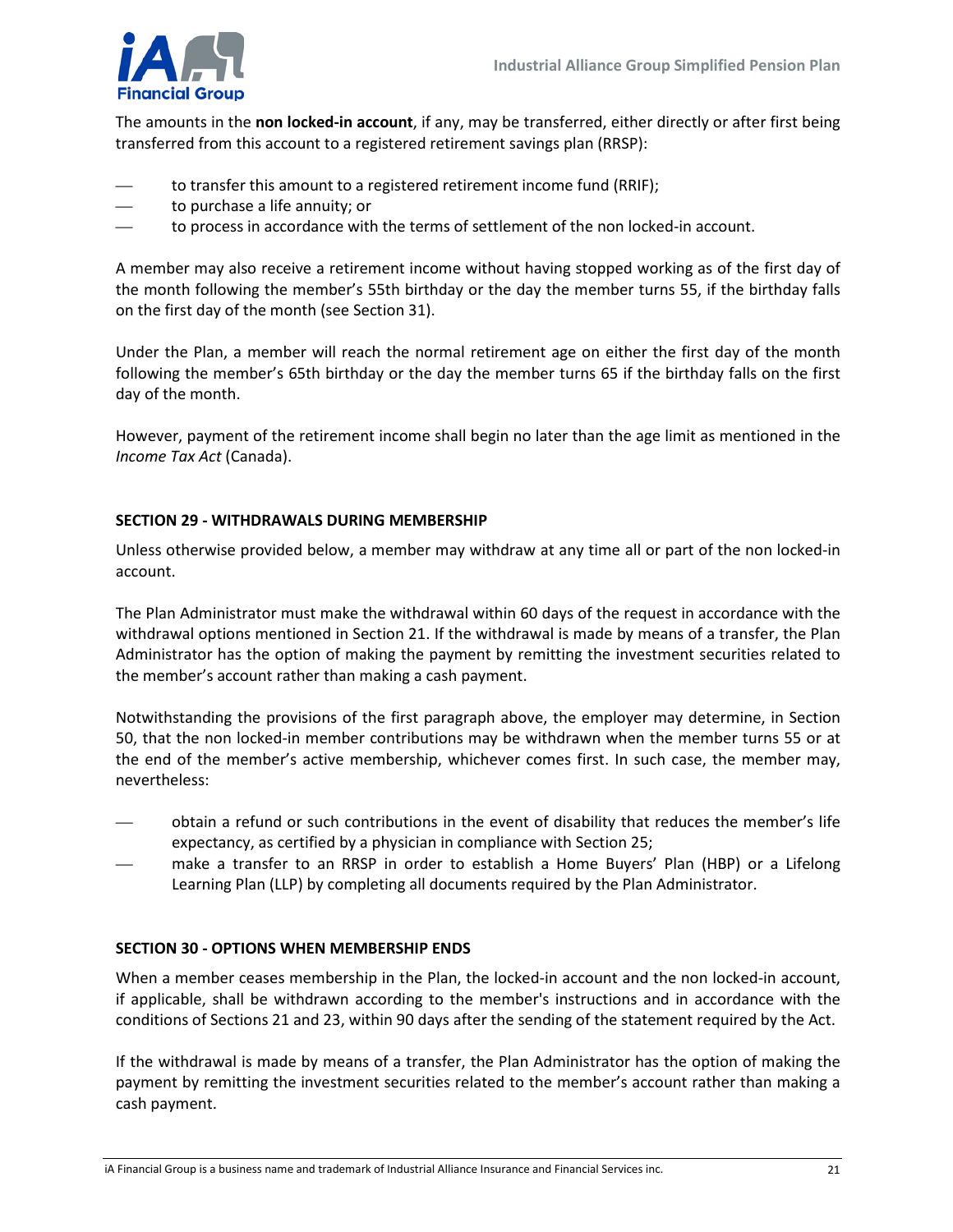

In the absence of instructions from the member within the period specified in the first paragraph or in Section 28, and in compliance with the Act, the Plan Administrator, at its sole discretion, may:

- transfer the locked-in account into a LIRA or a LIF at the Plan Administrator's choice on behalf of the member;
- proceed in the manner it deems appropriate if the member has a non locked-in account, namely a cash reimbursement or a transfer into an RRSP or a registered retirement income fund (RRIF) at the Plan Administrator's choice on behalf of the member.

If the Plan Administrator proceeds with such transfer into an RRSP, LIRA, RRIF or LIF, the Plan Administrator shall be deemed to have received written instructions from the member by the member's enrolment in the Plan, with respect to automatic transfer of the Plan assets into an RRSP, LIRA, RRIF or LIF on behalf of the member. By the member's enrolment in the Plan, the member thereby appoints the Plan Administrator as the authorized representative for completing all documents for the transfer, the enrolment and the registration, along with exercising all the options required for the fund selected at its sole discretion, to take effect if the member fails to give instruction in a timely manner. In such case and if the applicable legislation permits it, the designated beneficiary of the RRSP, LIRA, RRIF or LIF shall be the beneficiary appointed under the Plan. A written notice of the automatic transfer shall be provided to the member.

If, after the amounts in the member's accounts have been withdrawn, any contributions owing are paid, the Plan Administrator must use those amounts in the same manner as it did with the accounts to which the contributions were to be made.

The Plan Administrator is not responsible for any damages resulting from a cash payment or an automatic transfer as provided in this Section.

#### <span id="page-21-0"></span>**SECTION 31 - OPTIONS AS OF AGE 55**

#### **31.1 Transfer from the Locked-in Account**

During active membership in the Plan, in accordance with the terms in Section 23, a member has the right to ask the Plan Administrator to transfer all or part of the locked-in account as of the first day of the month following the member's 55th birthday, or as of the date of the 55th birthday, if it falls on the first day of the month.

The member may only exercise that right once during a 12-month period. This kind of transfer can be used to provide a phased retirement.

The Plan Administrator may choose to make the transfer by remitting the investment securities related to the member's account rather than making a cash payment.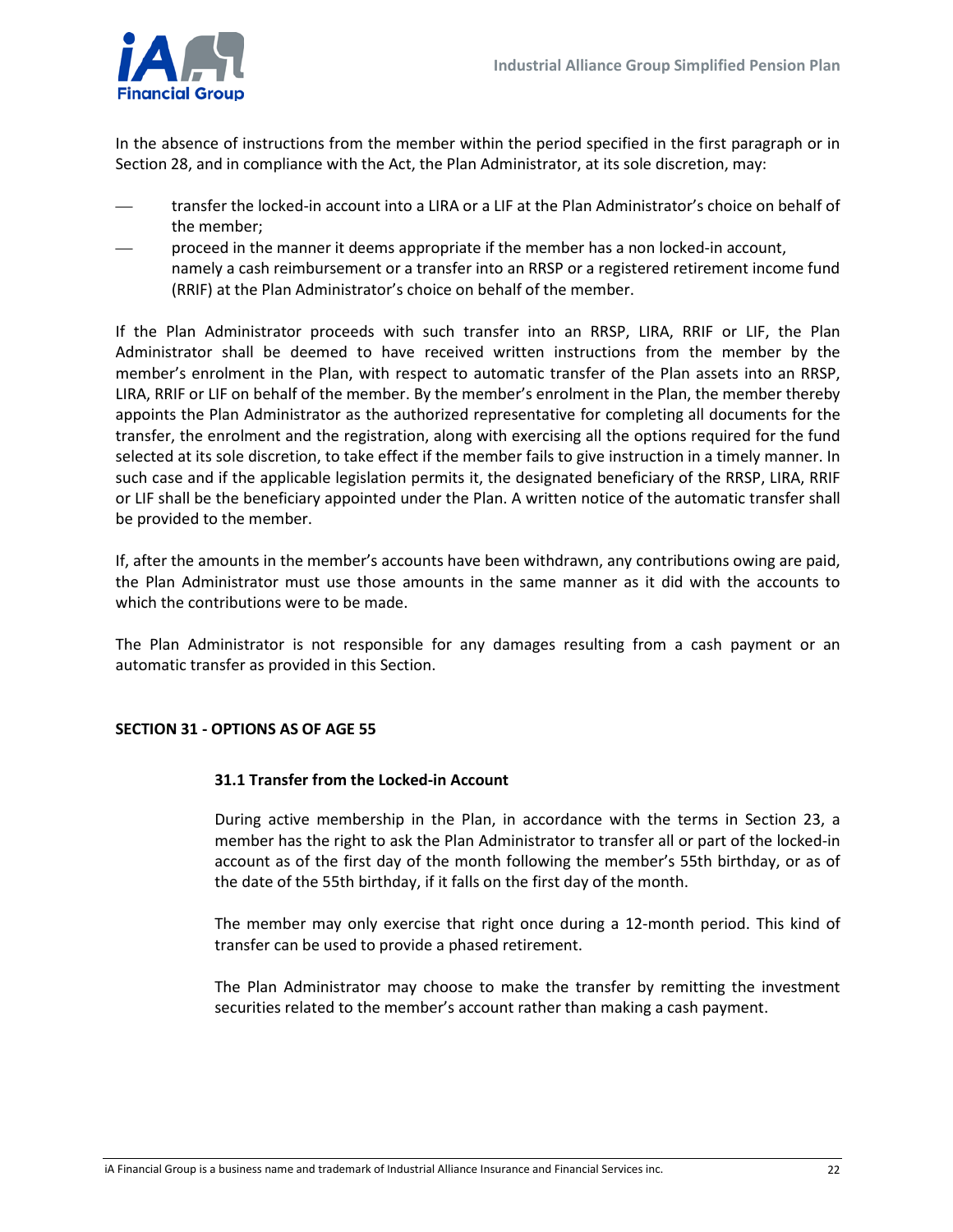

#### **31.2 Withdrawal from the Non Locked-in Account**

During active membership in the Plan, as of the first day of the month following a member's 55th birthday, or as of the date of the member's 55th birthday if it falls on the first day of the month, a member may request to the Plan Administrator to withdraw all or part of the non locked-in member contributions for which, by stipulation of the employer in Section 50, may be withdrawn only at the end of active membership according to the terms of settlement as provided in Section 21.

This withdrawal may, for example, be used to provide the member with a phased retirement.

The Plan Administrator may choose to make the transfer by remitting the investment securities related to the member's account rather than making a cash payment.

#### <span id="page-22-0"></span>**SECTION 32 - PAYMENT IN THE EVENT OF DEATH**

At a member's death, the locked-in account and, if applicable, the non locked-in account will be paid to the member's spouse in a single lump-sum payment in accordance with Section 21. If the member does not have a spouse or if the member's spouse has waived the entitlement to the death benefit in writing in a manner prescribed by the Act, the member accounts will be paid in a single lump-sum payment to the member's designated beneficiary. If no beneficiary has been designated, the death benefit shall be paid to the member's estate.

#### <span id="page-22-1"></span>**SECTION 33 - SPOUSE'S WAIVER**

The spouse of a member may waive the entitlement to the death benefit at any time prior to receiving it by informing the Plan Administrator in writing. The spouse of a member may also revoke the waiver by writing to the Plan Administrator before the member's death.

#### <span id="page-22-2"></span>**SECTION 34 - DESIGNATION OF BENEFICIARIES**

Subject to Section 32 and as provided below, a member may designate any beneficiary to receive the death benefit in the *Enrolment Form*. A member may also change beneficiaries at any time by completing the *Member Change Request Form*, unless the member has designated an irrevocable beneficiary.

If the beneficiary designation is irrevocable, it may not be changed without the written consent and waiver of the beneficiary to the rights of beneficiary. The irrevocable beneficiary's consent may also be required for a withdrawal, transfer or any other transaction. If the irrevocable beneficiary is a minor, no change, including a withdrawal or transfer, shall be made without a court order that revokes the designation as irrevocable beneficiary or if a court orders the Plan Administrator to proceed with the transaction.

The right of the designated beneficiary or beneficiaries to death benefits is always subject to the effective right to the benefits that the member's spouse has under the Plan, and the provisions of any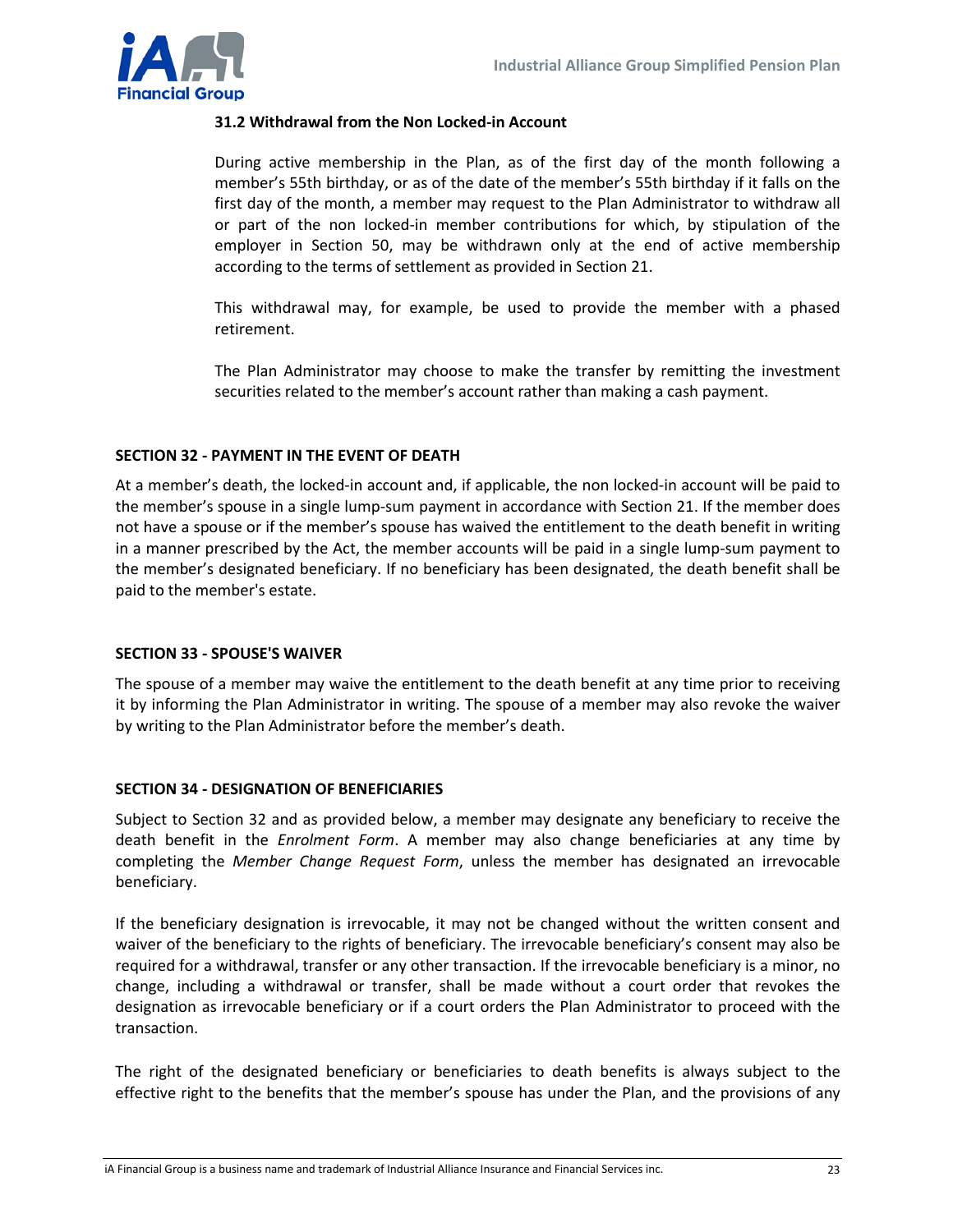

annuity or insurance contract and any legislation then in force governing the designation of beneficiaries (see sections 1, 27 and 32). If a member dies before a spouse retires, only this spouse is entitled to death benefits, regardless of any beneficiary designation under the Plan.

A member may also designate a beneficiary in a will or by informing the Plan Administrator in writing.

#### <span id="page-23-0"></span>**SECTION 35 - AMOUNTS THAT MAY BE TRANSFERRED TO THE PLAN**

Subject to contractual or legal restrictions that may apply and if not prohibited by the employer in Section 50, a member may request that locked-in amounts be transferred into the simplified pension plan's locked-in account in the case where the member has:

- a locked-in retirement account (LIRA);
- a supplemental pension plan governed by the Act;
- a supplemental pension plan governed by an act of a legislative authority other than the Parliament of Québec, entitling him to a deferred pension;
- a supplemental pension plan established by an act of the Parliament of Québec or another legislative authority.

Subject to contractual or legal restrictions that may apply, a member may also request that any amounts not described in the first paragraph of this section be transferred into the non locked-in account.

Amounts so transferred may subsequently be transferred again at any time upon a member's request to a locked-in account or a non-locked in account, as applicable.

An employer or Plan Administrator may enter into a reciprocal transfer service agreement with the government of a Canadian province, a corporation or an institution having a pension plan for its employees or with anybody administering such a pension plan in favour of employees and the appropriate amounts set in accordance with the agreement. The amounts covered by a transfer agreement will be considered required member or employer contributions and will be governed like any other contribution of the same kind, according to the provisions of the Plan and applicable legislation.

#### <span id="page-23-1"></span>**SECTION 36 - DIVIDENDS, REFUNDS AND OTHER ADVANTAGES**

All dividends, refunds or other advantages granted in relation to a member's locked-in or non locked-in account, including those granted by reason of a previous pension plan to which the employer was a party, will be promptly allocated to a member's locked-in or non locked-in account, as applicable.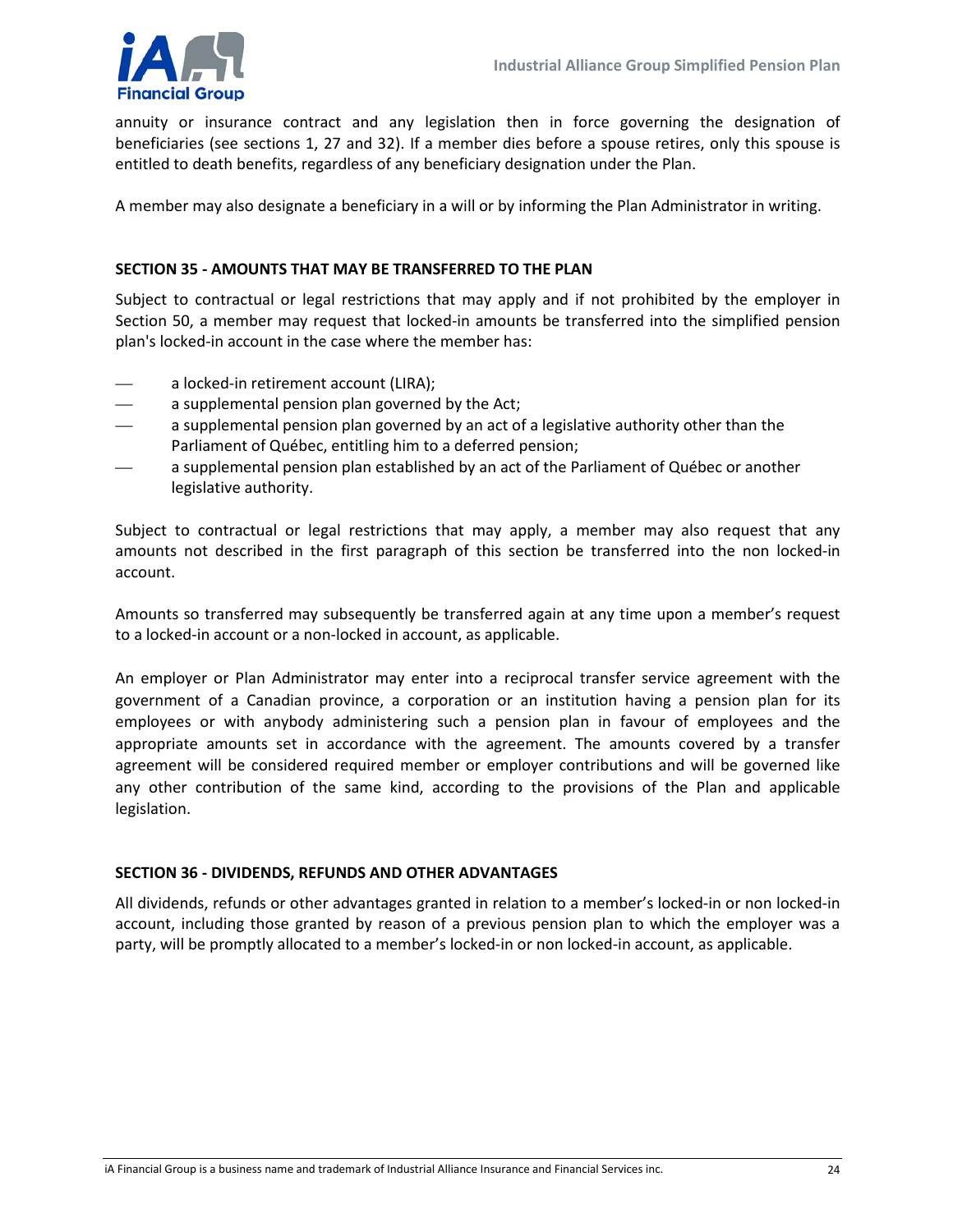

#### <span id="page-24-0"></span>**SECTION 37- UNPAID CONTRIBUTIONS**

Within 60 days after the due date of any unpaid contribution, the Plan Administrator will notify Retaite Québec, the retirement information committee or, in the absence of such committee, the affected members and, where agreement on sharing the employer's powers is in effect, the certified workers' association that is a party to that agreement.

Unpaid contributions bear interest from the moment they become due until they are paid to the pension fund. For a year, or part of a year in which contributions owing are not paid, the applicable interest rate will be equal to the average of the rates of return on personal five-year term deposits with chartered banks for the 12 months ending in November of the preceding year. These rates are compiled monthly by Statistics Canada and published in the "*Bank of Canada and Financial Statistics*" Series V122515 in CANSIM system.

Such interest shall be taken into account in calculating the member pension adjustment (PA) for the purpose of applying tax rules.

The Plan Administrator may withdraw an employer from the Plan which does not respect its contractual obligations by omitting to make contributions under the Plan to the pension fund or by not respecting the contribution schedule if the employer fails to take corrective measures despite repeated notices. The Plan Administrator shall then proceed in accordance with Section 45.

#### <span id="page-24-1"></span>**SECTION 38 -TRANSFER PROHIBITED BETWEEN ACCOUNTS**

No amounts can be transferred between the locked-in account and the non locked-in account.

#### <span id="page-24-2"></span>**SECTION 39 - ASSIGNMENT OF BENEFITS PROHIBITED**

A member may not assign, charge or anticipate the benefits accumulated in the locked-in and non locked-in accounts or give them as security or waive them, except as provided by the *Supplemental Pension Plans Act* and the *Income Tax Act*, for example, in the event of partition of family patrimony.

#### <span id="page-24-3"></span>**SECTION 40 - BENEFITS NOT SEIZABLE**

Contributions made to the Plan and the investment earnings generated by them may not be seized. The same holds for amounts that will be transferred to the Plan, if the specific rules applicable to the employer allow for such a transfer to the Plan.

However, contributions, investment income and other sums in the Plan are seizable up to 50% for carrying out the partition of family patrimony, the payment of alimony or a compensatory allowance.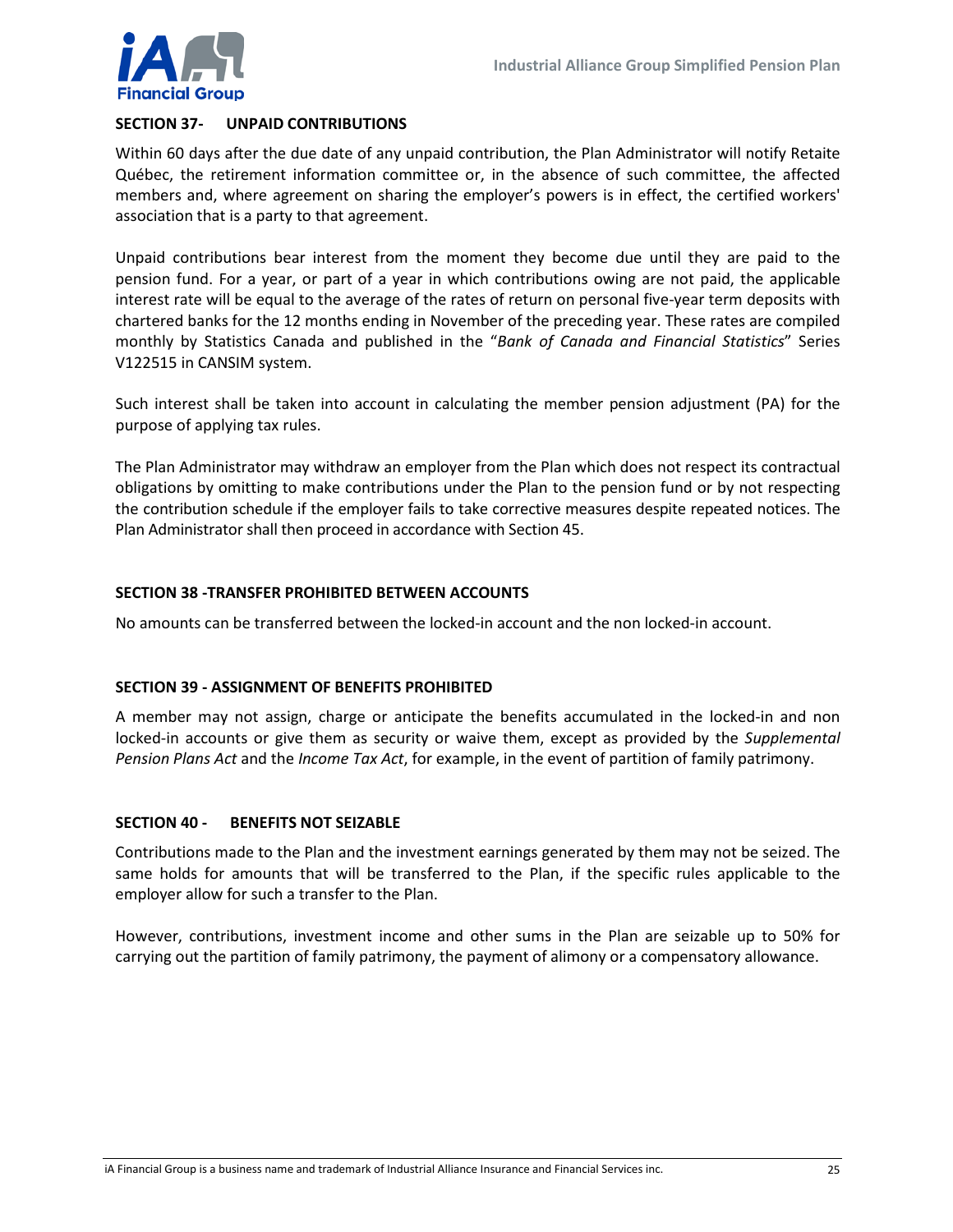

#### <span id="page-25-0"></span>**SECTION 41 - INFORMATION TO MEMBERS**

#### **41.1 Summary of the Plan**

Within 90 days following the date on which the Plan Administrator has been informed by the employer that an employee became eligible to the Plan or within 90 days after the starting date of participation of a new employer, the Plan Administrator must provide eligible employees with a written summary of the Plan and a brief description of the members rights and obligations under the Plan and the Act, as well as the main advantages resulting from membership in the Plan. A member may also obtain a complete copy of the Plan text from the employer or retirement information committee, if applicable, upon request.

#### **41.2 Annual Statement**

The Plan Administrator must also send to members, within nine months after the end of each fiscal year of the Plan, an annual statement of benefits. The statement must indicate the amount of additional contribution made by the employer, if applicable, and the information provided for in paragraphs 1 to 14 of Section 57 and in Section 59.1 of the *Regulation respecting supplemental pension plans*.

The statement must also indicate whether all or part of the administrative expenses will be paid by the members or the pension fund, as well as the amount of those expenses or the formula for determining it, for each member, by itemizing the portion of those expenses assumed by the member, the pension fund or the employer.

The statement must be followed, as soon as possible, by a summary of the amendments affecting the member that have been made to the Plan during the last fiscal year, if applicable.

#### **41.3 Statement of Benefits**

The Plan Administrator must send a statement of benefits to members within 60 days of being informed of the termination of membership under the Plan. The Plan Administrator must provide members with the data used to produce the statement without charge, within 30 days following a written request therefore.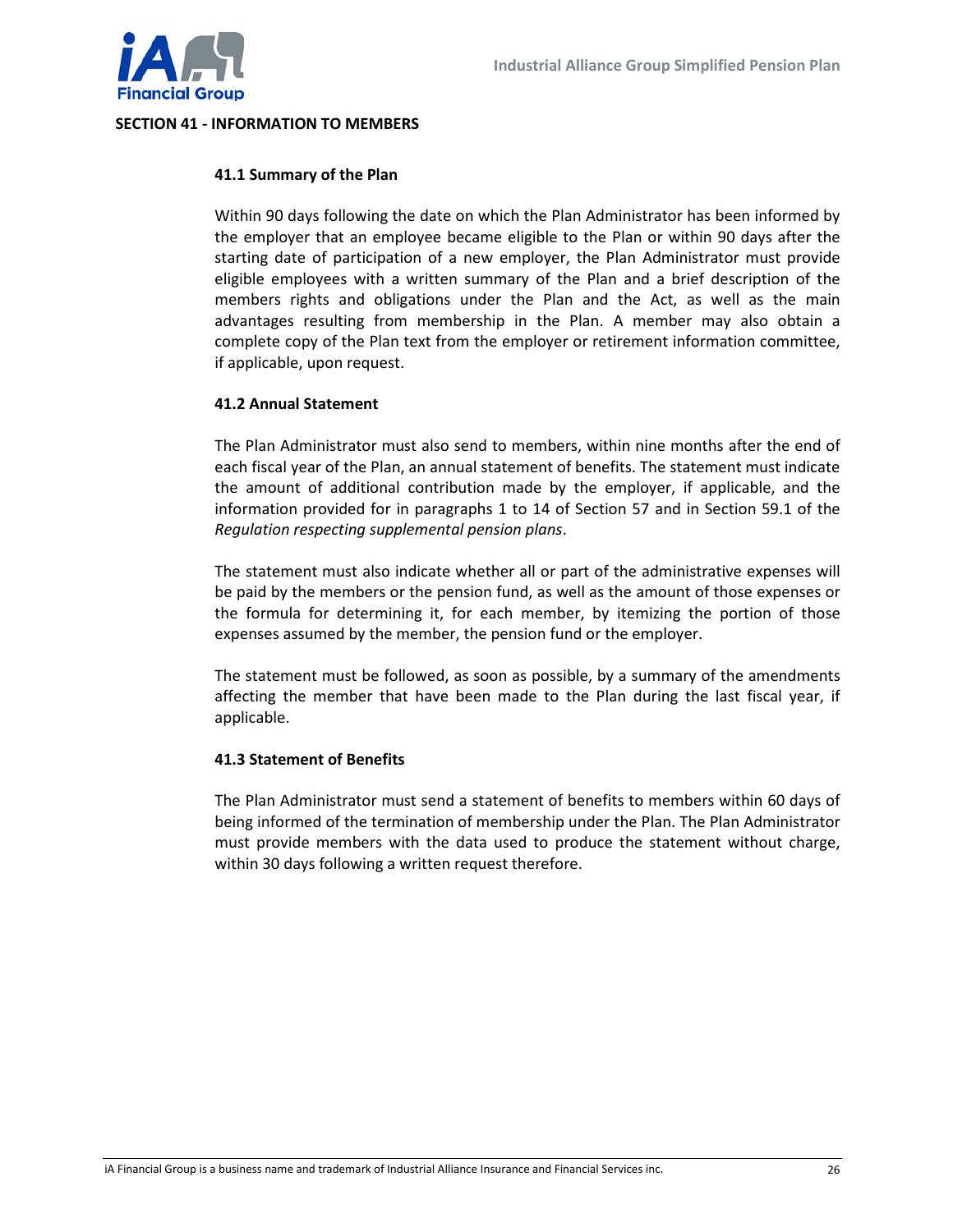

#### **41.4 Other Statements and Notice**

Upon written request to the Plan Administrator, a member and the member's spouse are entitled to receive a statement of benefits in the following cases:

- $\frac{1}{1}$  if a member and the spouse of a member have filed an application for:
	- separation from bed and board;
	- divorce;
	- annulment of their marriage;
	- annulment of their civil union;
	- dissolution of their civil union;
	- payment of a compensatory allowance;
- if they are in family mediation;
- if they have initiated joint proceedings for the dissolution of their civil union before a notary;
- if a member and the member de facto spouse have stopped living together in a conjugal relationship.

If members are affected by the division of the Plan (upon the total transfer of their employer's plan assets to another financial institution for the continuation of the plan), the Plan Administrator must provide to members, within 30 days of the division, a statement updating to the date of the division, the information contained in the annual statement or in any other later statement on the same subject that members may have received.

If the Plan Administrator projects to amend the Plan, it must inform the members if they are affected by the amendment.

#### **41.5 Electronic Communications**

A member may choose to be advised by email of accessibility to the statements on the Plan Administrator's secure website or by any other eligible electronic or digital means.

Information about Plan fees is accessible on the Plan Administrator's secure website at all times.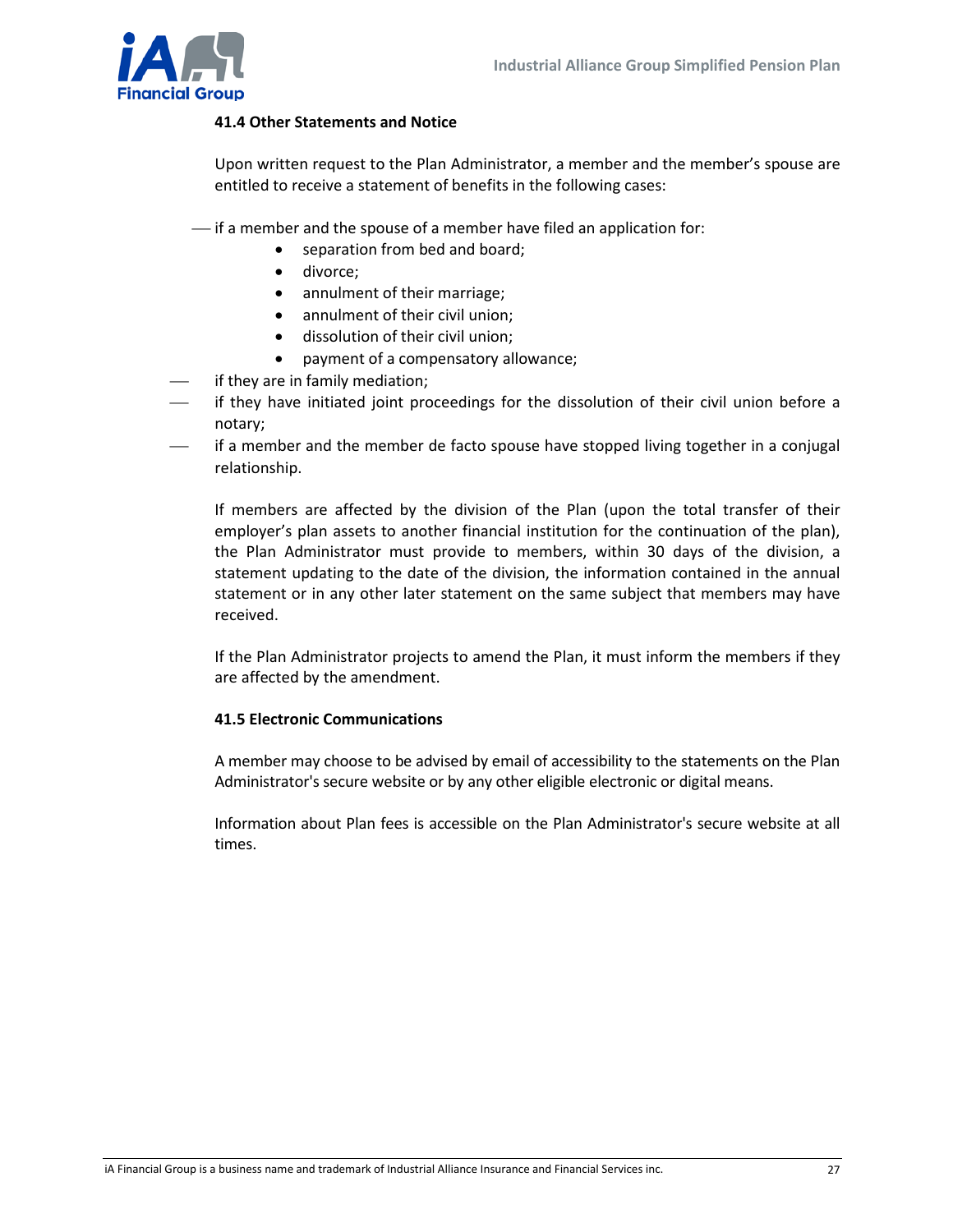

#### <span id="page-27-0"></span>**SECTION 42 - RETENTION OF INFORMATION**

In accordance with its policies and procedures, the Plan Administrator must keep a paper, digital or electronic register containing the following information or documents about employers:

- the date the employer joined the Plan and the date the employer withdrew from the Plan;
- the list of amendments to the section of the Plan listing the provisions specific to the employer;
- a copy of notices to members regarding the amendments exempt from the application of sections 19 and 24 of the Act and sections 1.1 and 1.2 of the *Regulation respecting supplemental pension plans* regarding their registration with Retraite Québec.

#### <span id="page-27-1"></span>**SECTION 43 - ACCESS TO PLAN INFORMATION**

The Plan Administrator must, without charge, provide the following documents and information to the employer or the retirement information committee, provided that the committee previously informed the Plan Administrator and the employer of its existence:

- a copy of the Plan text and a copy Section 50;
- the financial report;
- the annual information return;
- upon request, any document concerning the Plan administration, including instruments of delegation of power granted by the Plan Administrator, as well as correspondence between Retraite Québec and the administrator during the previous 60 months, but excluding personal information concerning members or the other employers that are party to the Plan or any other personal information.

The retirement information committee must, upon request and without charge, provide members with access to the documents and information mentioned above. If no retirement information committee has been formed for the members employed by their employer, members may request these documents and this information directly from their employer.

#### <span id="page-27-2"></span>**SECTION 44 - FORMING A RETIREMENT INFORMATION COMMITTEE**

If 50 members or more work for an employer, a majority of them may decide to form a retirement information committee.

#### <span id="page-27-3"></span>**SECTION 45 - AMENDMENT AND TERMINATION OF THE PLAN**

The Plan Administrator reserves the right to amend, divide, merge or terminate the Plan. It may also withdraw an employer from the Plan.

An employer may amend, divide, merge or withdraw from the Plan, subject, however, to any power sharing agreement.

Applications for the registration or approval of such actions must be filed, if applicable, with Retraite Québec and the tax authorities by the Plan Administrator.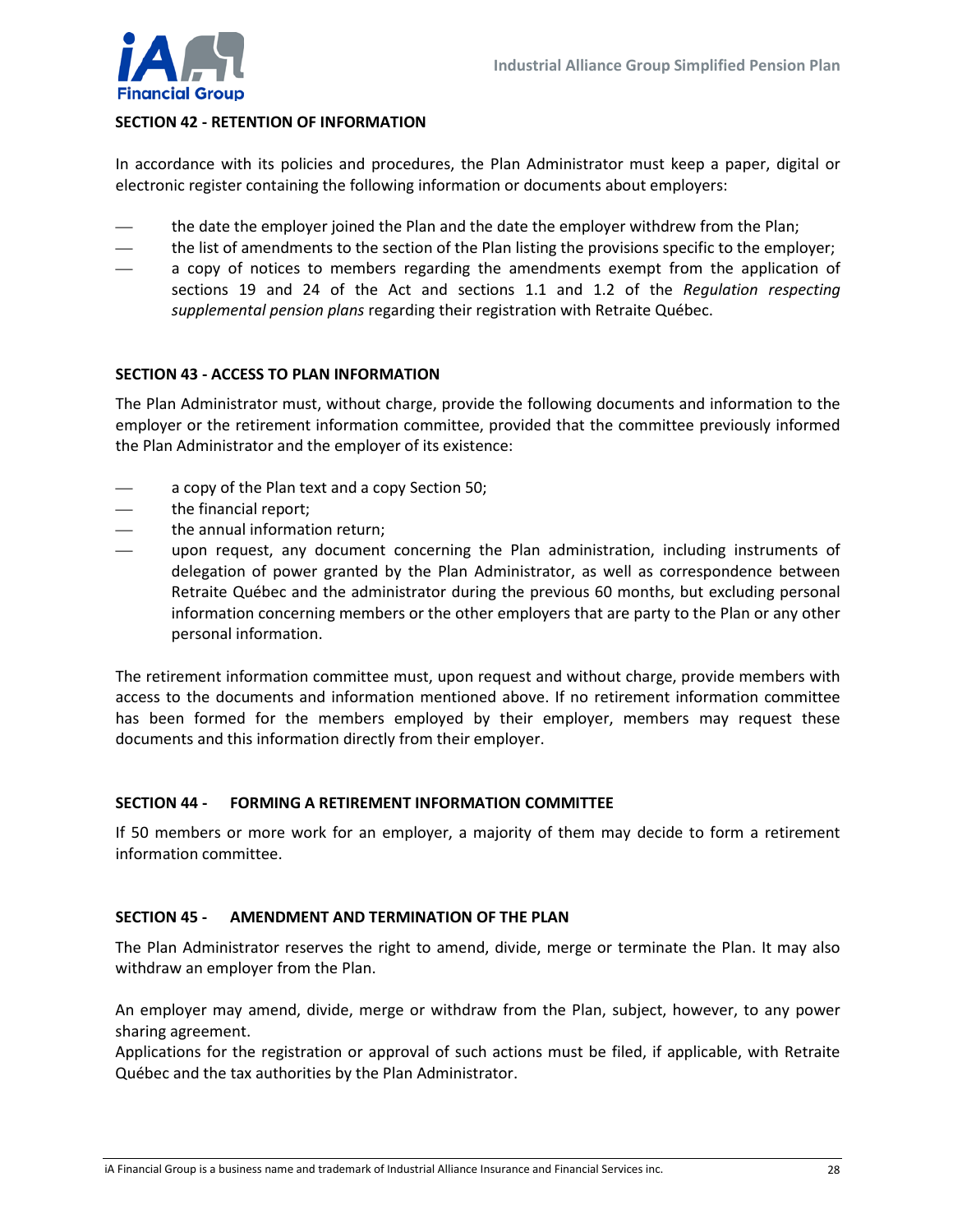

The Plan Administrator that terminates the Plan or withdraws an employer must inform the employers concerned in writing and, if applicable, the certified workers' associations related to those employers by the Plan. It must also inform members in those cases where it receives a notice of withdrawal of an employer and in the case of an amendment, if the members are affected by the withdrawal, termination or amendment.

The Plan Administrator shall, 90 days prior to the coming into effect of an amendment that provides that the non locked-in in member contributions may be withdrawn when the member turns 55 or at the end of the active membership, whichever comes first, notify the member thereof.

Any amendment to the Plan that limits eligibility to the Plan or reduces the employer contributions or otherwise reduces the amounts paid into member's account may not take effect prior to the 30th day following the effective date of the collective agreement, arbitration award or order or decree under which the amendment is made, or in all other cases, the date on which the notice to the member affected by the amendment, provided for in section 26 of the Act*,* was sent. In addition, such amendment may only affect the services carried out after the effective date.

The limits regarding the effective date of an amendment and the services that may be affected thereby do not apply in the case where affected members have given consent or:

- when the effective date of the amendment is set to be the date of the bankruptcy, pursuant to paragraph 1.1 of the first paragraph of section 19 of the Act, provided that Retraite Québec has authorized the amendment; or
- when the amendment is made in order to allow the Plan to remain a registered pension plan within the meaning of section 1 of the *Taxation Act*.

#### <span id="page-28-0"></span>**SECTION 46 - PLAN FISCAL YEAR**

The Plan's fiscal year begins on January 1 and ends on December 31 of each year.

#### <span id="page-28-1"></span>**SECTION 47 - APPLICABLE LEGISLATION**

<span id="page-28-2"></span>The Plan is governed in particular by the *Supplemental Pension Plans Act*, the *Civil Code of Québec* and tax laws that apply to pension plans.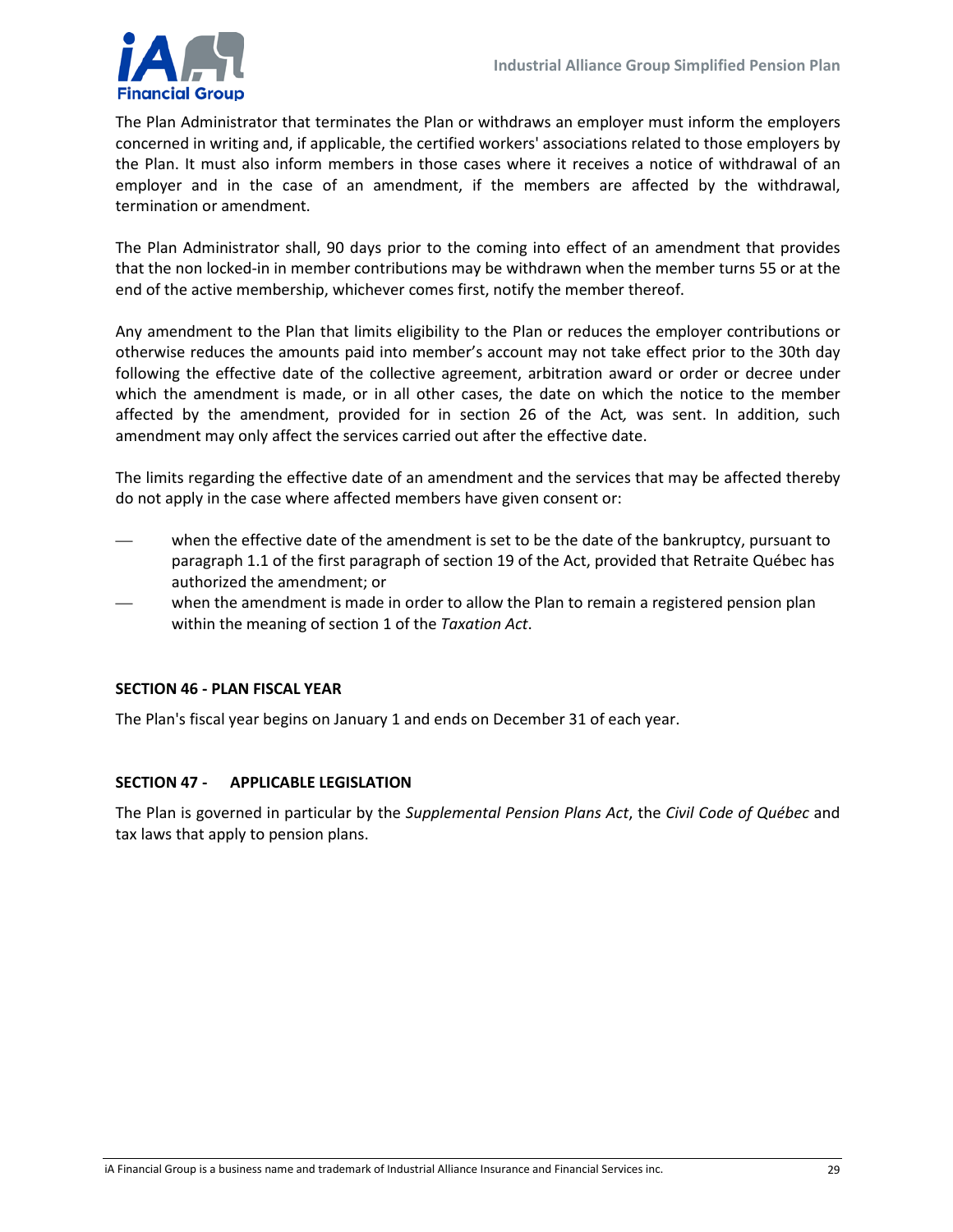

#### **SECTION 48 - EFFECTIVE DATE OF PART I**

Part I of the Plan, which contains the general rules applicable to all employers and members, comes into effect on January 1, 1995. The current revised version comes into effect on November 1, 2016.

#### **Signature of the Plan Administrator:**

 $N_{\text{cm}}-$ 

\_\_\_\_\_\_\_\_\_\_\_\_\_\_\_\_\_\_\_\_\_\_\_\_\_\_\_\_\_\_\_\_\_\_\_\_\_\_\_\_\_\_\_\_\_\_\_\_\_\_\_\_\_\_\_ (Signature of the authorized representative of the Plan Administrator)

Nancy Dion

(Printed name) Date

\_\_\_\_\_\_\_\_\_\_\_\_\_\_\_\_\_\_\_\_\_\_\_\_\_\_\_\_\_\_\_\_\_ October 31, 2016

Certified true copy:

hinfolema

(Signature of an authorized person)

\_\_\_\_\_\_\_\_\_\_\_\_\_\_\_\_\_\_\_\_\_\_\_\_\_\_\_\_\_\_\_\_

**\_\_\_\_\_\_\_\_\_\_\_\_\_\_\_\_\_\_\_\_\_\_\_\_\_\_\_\_\_\_\_\_\_**

Annie Laferrière

(Printed name)

<span id="page-29-0"></span>Signed at Quebec City on October 31, 2016.